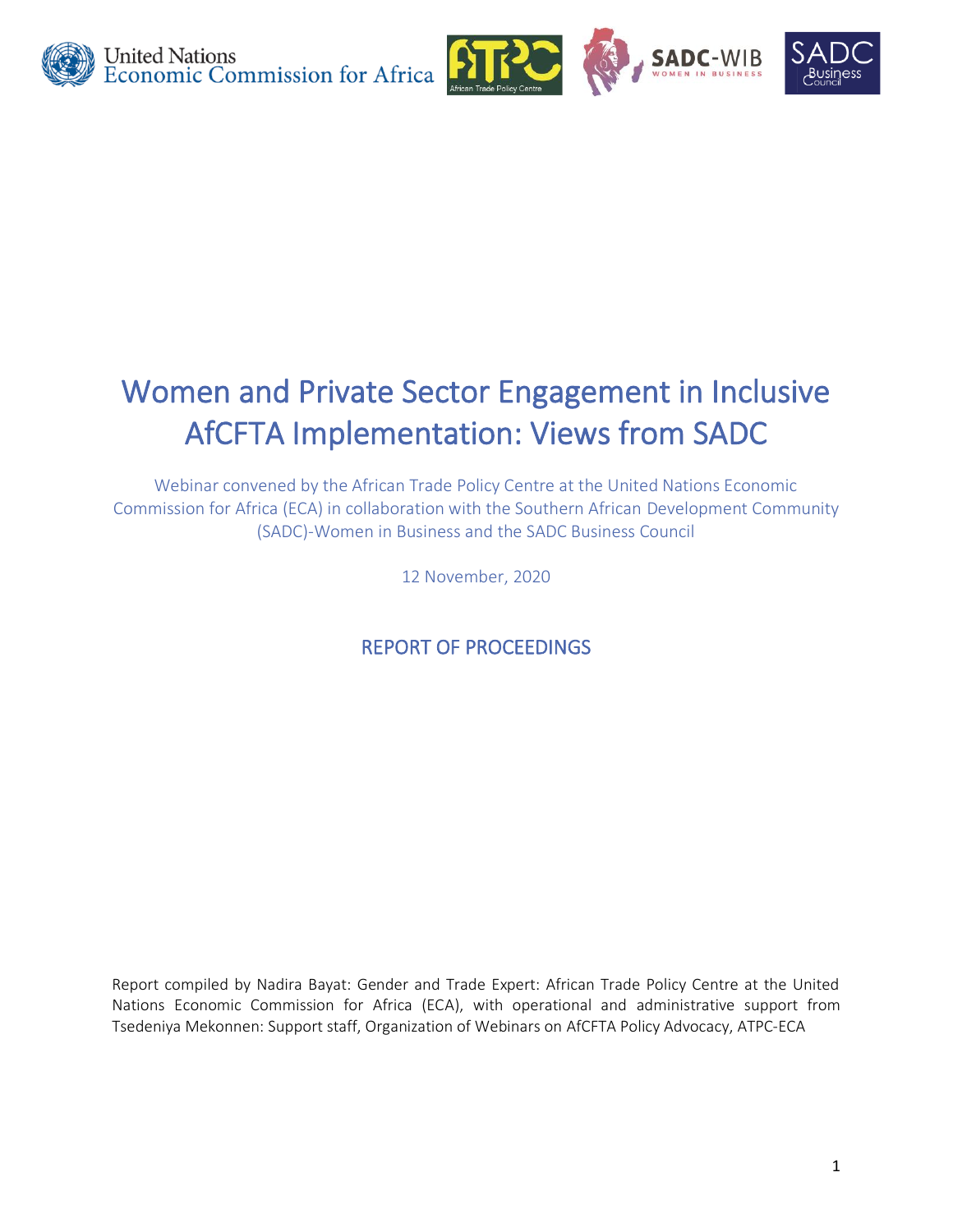





#### Executive Summary

Trading under the historic Agreement Establishing under the African Continental Free Trade Area (AfCFTA) will commence on 1 January 2021. Coinciding with this historic occasion is the start of the new Decade of Women's Financial and Economic Inclusion. The 33rd Ordinary Session of the Assembly of Heads of State and Government of the African Union (AU) adopted the "New African Women's Decade" (2020-2030), as the decade of "Women's Financial and Economic Inclusion." The year 2021 will be pivotal for both milestones in so far as it provides the opportunity for AfCFTA State Parties to drive creative and bold interventions that link women's financial and economic empowerment goals to inclusive AfCFTA implementation. It was against this backdrop that the African Trade Policy Centre (ATPC) at the United Nations Economic Commission for Africa (ECA) in collaboration with the Southern African Development Community (SADC)-Women in Business and the SADC Business Council convened a webinar on "Women and private sector engagement in inclusive AfCFTA implementation: Views from SADC". Over the course of the webinar, a rich discussion ensued over how to strengthen national and regional policy responses to advance gender equality objectives of the AfCFTA Agreement and women's economic empowerment in inclusive AfCFTA implementation. The recurrent refrain was the need to move beyond the rhetoric on policy, towards the identification of gender-responsive AfCFTA policy and complementary measures that advance women's financial and economic empowerment goals in inclusive AfCFTA implementation.

Some of the practical recommendations that emerged during the course of the webinar, included:

#### Close the gender gap in access to finance

- Prioritise access to finance start-ups to scale up operations to take advantage of opportunities in new export markets.
- Offer collateral-free loans and financial management to help micro-finance institutions and women micro-entrepreneurs to manage and grow their businesses.

# Build the export and trading capacity of women-led business in the AfCFTA

- Leverage capacity building, technical assistance and training provisions in the AfCFTA Agreement to build the capacity and expertise of women entrepreneurs, including microentrepreneurs to export and participate in new AfCFTA trading and economic opportunities.
- Facilitate dialogue, share good practices, regional approaches and experiences on removing trade-related barriers and increasing the participation of women in trade, particularly in the context of the AfCFTA.
- Capacity strengthening in strategic areas of entrepreneurship development.

#### Empower women in the export sector

Create market access opportunities: empower women entrepreneurs to take advantage of AfCFTA export opportunities through increased knowledge of regional export market access.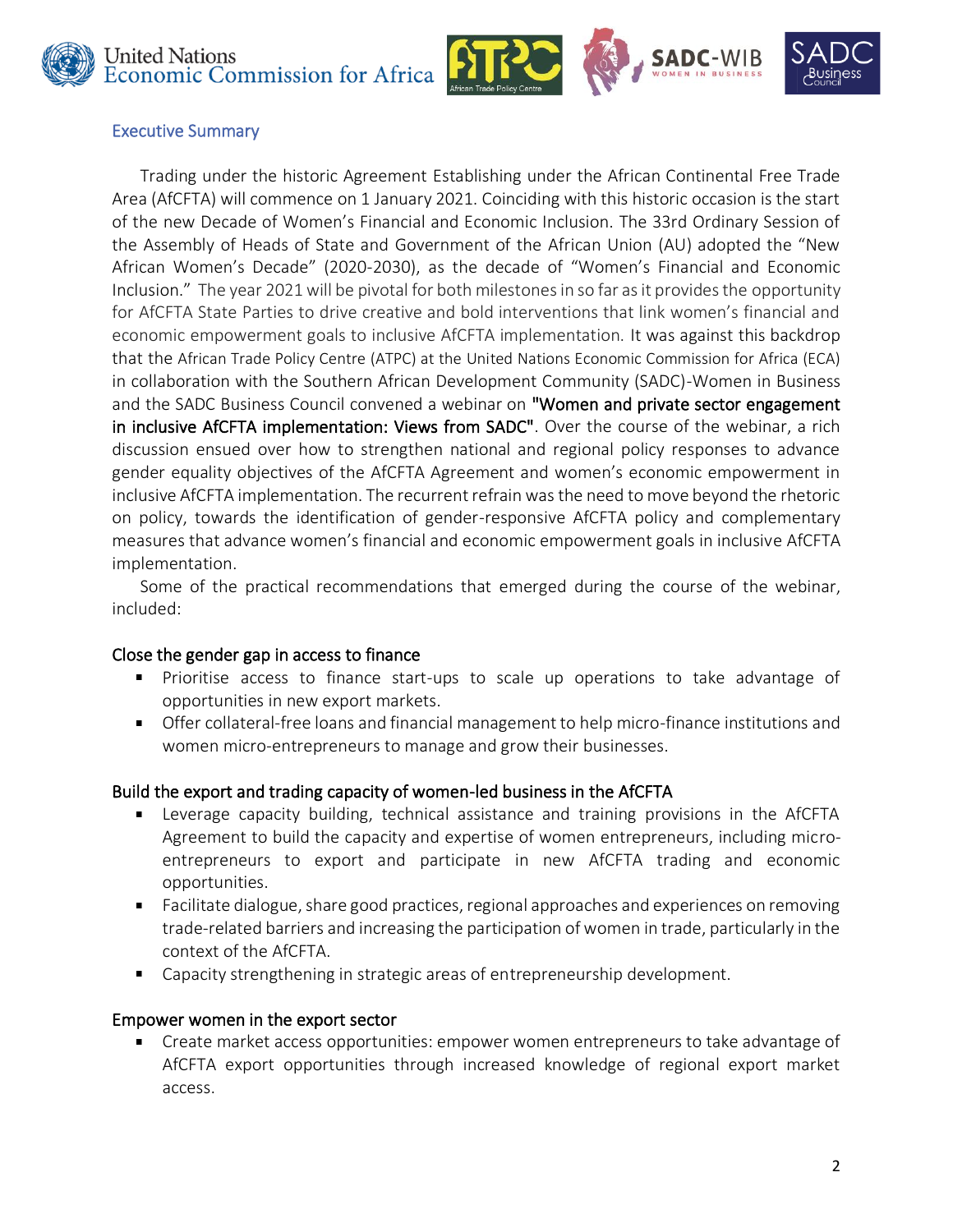



WI<sub>R</sub>

- Promote the emergence of women exporters in traditional and non-traditional sectors.  $\blacksquare$
- **F** Foster linkages and partnerships with new buyers and provide support for trade portals, sector studies and market entry strategies, to identify promising continental markets for women-business owners to export in the AfCFTA.
- **Prioritise financial support for women in export businesses, to foster access to African** markets.
- Support women at grassroots level to enhance the quality of their products for an integrated continental market.

## Empower women in regional value chains, corporate supply chains and public procurement

- **IF Increase opportunities for women grassroot producers in value addition manufacturing** and equipment.
- Explore regional value chain opportunities for women in transport and other maledominated industries.
- **Explore private sector partnerships to assist women-owned SMEs reach regional markets** by being part of corporate supply chains.
- **African Governments to design gender-responsive public procurement policies that** advantage women-owned businesses in the AfCFTA.

## Empower women's participation in e-commerce and digital trade solutions

- Support women's participation in e-commerce which boosts intra-African trade through  $\blacksquare$  . bridging the gender digital divide and putting in place the required ICT infrastructure.
- Recognising that poor digital literacy and a lack of digital skills is one of the main drivers of the gender digital divide, and a particular constraint to women's participation in ecommerce, incorporate digital literacy and digital skills for women in national digital and ecommerce strategies.
- **If all identify capacity development, digital literacy and training needs for women to participate** more effectively in digital trade and digital platforms.
- $\blacksquare$ Remove barriers, including access to data and devices to enable all women - including smallscale cross-border traders - to leverage digital trade solutions in the context of the AfCFTA.

# AfCFTA sensitization and inclusion of women's voices in AfCFTA national implementation efforts

- Ensure that women in their various economic roles, in urban and rural areas, as well as youth and people with disabilities benefit from information on AfCFTA opportunities.
- Share information on how women can access and contribute to AfCFTA national policy processes. Further consideration to be given to the establishment of national Sub-Committees to drive an AfCFTA agenda for women.
- $\mathbf{u}$  . Deliberate efforts should be made to include women-led organisations, women's cooperatives and cross-border trader associations in National AfCFTA Committees.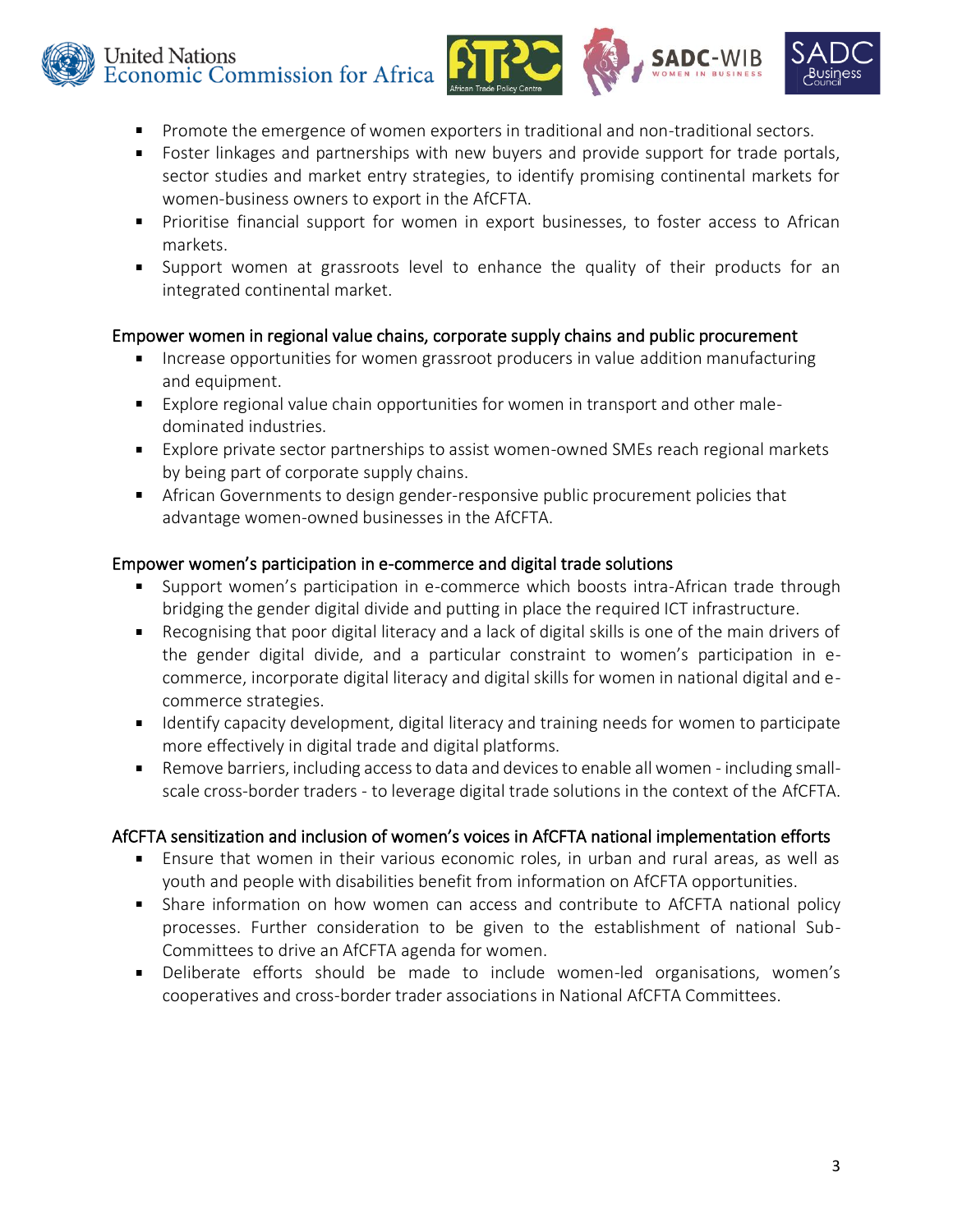





#### Background and context

Trading under the historic Agreement Establishing under the African Continental Free Trade Area (AfCFTA) will commence on 1 January 2021. Coinciding with this historic occasion is the start of the new Decade of Women's Financial and Economic Inclusion. The 33rd Ordinary Session of the Assembly of Heads of State and Government of the African Union (AU) adopted the "New African Women's Decade" (2020-2030), as the decade of "Women's Financial and Economic Inclusion." The AfCFTA has the potential to accelerate the economic empowerment of women as a fundamental component of gender equality, by expanding women's economic opportunities and outcomes in the world of work. Notwithstanding this potential, gains will not be automatic. Maximising the AfCFTA's benefits will require an inclusive approach to the implementation of the AfCFTA Agreement. Entrenched poverty and growing gender inequalities in employment, labour force participation and working conditions during and in the aftermath of COVID-19 makes it increasingly unlikely that African Governments will achieve national, regional and global objectives to end poverty in all its forms, or any related goals or associated targets. These realities provide a compelling rationale for advancing women's full and equal participation in AfCFTA implementation and as part of the solution to post-Covid-19 recovery efforts. Gender-responsive policies that explicitly consider gender-specific effects of the crisis and support women's decent employment creation must be prioritised. It was against this backdrop that the African Trade Policy Centre (ATPC) at the United Nations Economic Commission for Africa (ECA) in collaboration with the Southern African Development Community (SADC)-Women in Business and the SADC Business Council convened a webinar on "Women and private sector engagement in inclusive AfCFTA implementation: Views from SADC".

Over the course of the webinar, a rich discussion ensued over how to strengthen national and regional policy responses to advance gender equality objectives of the AfCFTA Agreement and women's economic empowerment in inclusive AfCFTA implementation. Emphasis was placed on the generation of concrete proposals to inform the design of gender-responsive AfCFTA policy and complementary measures to build back better in longer-term post-COVID 19 economic recovery efforts. Recognising the critical role that women's business associations play, the webinar provided a platform to identify and convey the priority needs and concerns of women entrepreneurs, smallscale and informal cross-border traders that should be addressed as part of inclusive AfCFTA implementation. In his inaugural speech on as the AU Chairperson on 9 February 2020, President Ramaphosa underscored the need for the continent to find more practical and sustainable ways of empowering African women in ways that go 'beyond the clichés and pronouncements made from podiums'. The overall objective of the webinar was to provide a platform for deliberations on concrete actions that promote financial and economic inclusion for African women as part of inclusive AfCFTA implementation. In so doing, the webinar sought to support President Ramaphosa's goal of empowering African women in the 2020-2030 decade of Women's Financial and Economic Inclusion. The following report of proceedings summarizes the presentations of speakers at the webinar. An overview of some of the practical recommendations that emerged during the course of the webinar, is included at the end of the report.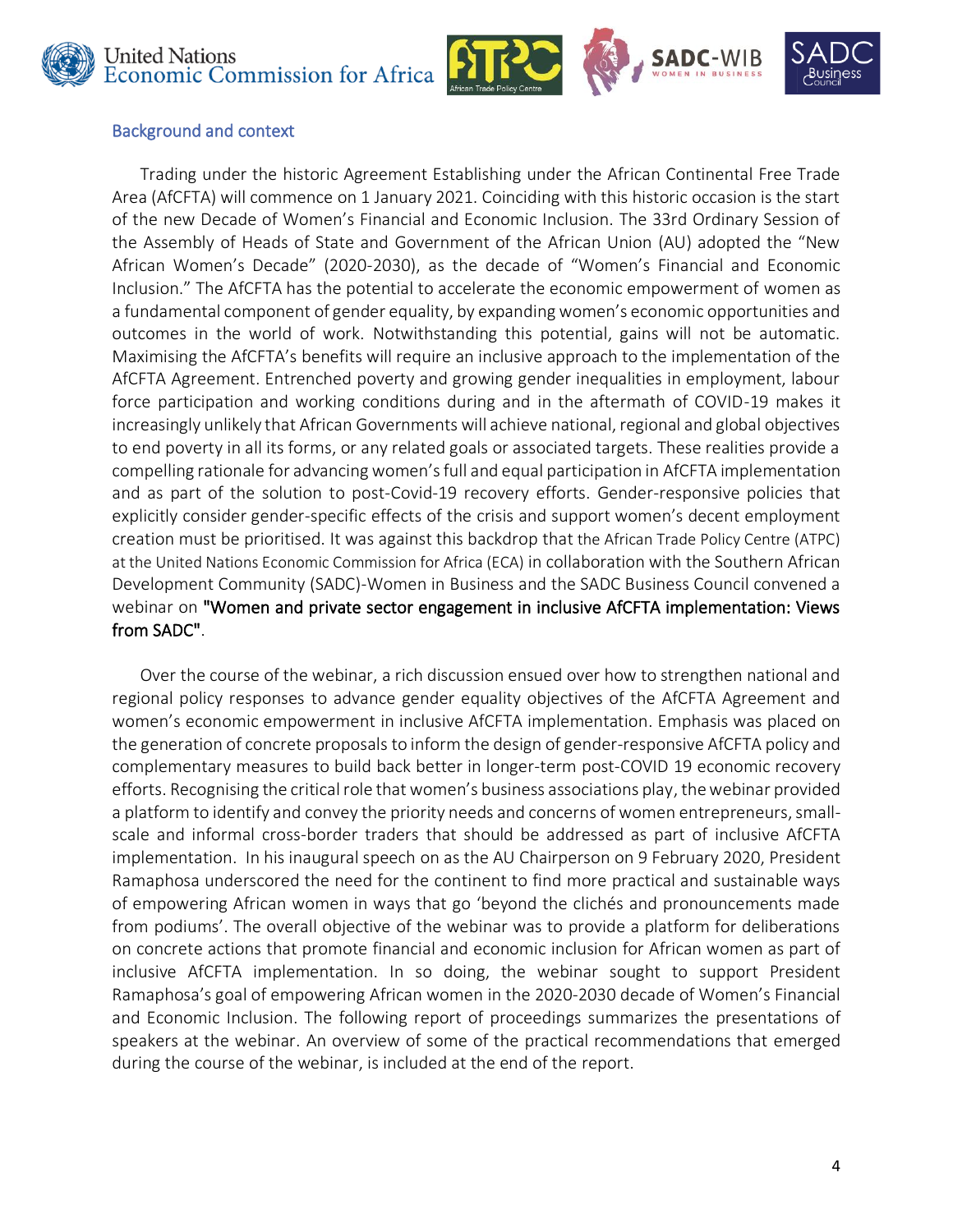



## *Session I –Opening*

#### Nadira Bayat: Gender and Trade Expert: ATPC-ECA



We convene today for the first regional dialogue on "Women and private sector engagement in inclusive AfCFTA implementation during these extraordinary times to discuss the AfCFTA - a historic Pan-African initiative that breaks down arbitrary barriers and artificial boundaries and brings us together in our common vision and goal of a united Africa. By this larger imperative I mean ensuring that inclusiveness under the AfCFTA creates opportunities for all segments of society, especially the most disadvantaged, while paying close attention

to various forms of inequalities, including gender inequality. Your participation in today's webinar informs a larger global discourse that recognises the potential for gender-blind trade policy to perpetuate and even exacerbate existing disparities and gender inequalities, and the need for deliberate efforts to formulate trade policy that is gender sensitive or gender responsive. In the context of the AfCFTA, this would require AU Member States to firstly, to acknowledge that COVID-19 will impact the most vulnerable and marginalized populations—among which women are disproportionally represented—the hardest, and the need to manage the gender-impact of intra-African trade liberalization. This means particularly ensuring that AfCFTA implementation does not entrench existing disparities and gender inequalities in an integrated continental market. Secondly, it would require SADC Governments - all African Governments - to formulate genderresponsive policy and complementary measures that address gender-related trade barriers that tend to disproportionately affect women in their various roles, while promoting equality of opportunities in the labour market, especially for female workers and building the capacity and expertise of women to trade in the AfCFTA. We know that the extent to which women will be able to take advantage of AfCFTA opportunities, including in the priority economic sectors agriculture, manufacturing, services, digital trade/e-commerce and regional value chains, is not dependent on trade policy alone. Gender responsive policies and complementary measures that improve women's access to skills development, technical training, digital technologies, finance and traderelated information, as well as infrastructure will be critical to enhancing the capacity of women to leverage new trade and economic opportunities created for women under the AfCFTA.

This panel of experts brings together representation from Government, private sector, civil society and development partners with the common objective of strengthening inclusive AfCFTA implementation. While the AfCFTA provides considerable opportunities for economic development in Africa, there should not be an assumption that trade gains arising from AfCFTA implementation will be equitably distributed, nor that it will automatically translate into higher levels of employment. Equally, we need to recognise, notwithstanding the tremendous potential, benefits to women under the AfCFTA will not be automatic. AfCFTA State Parties will need to adopt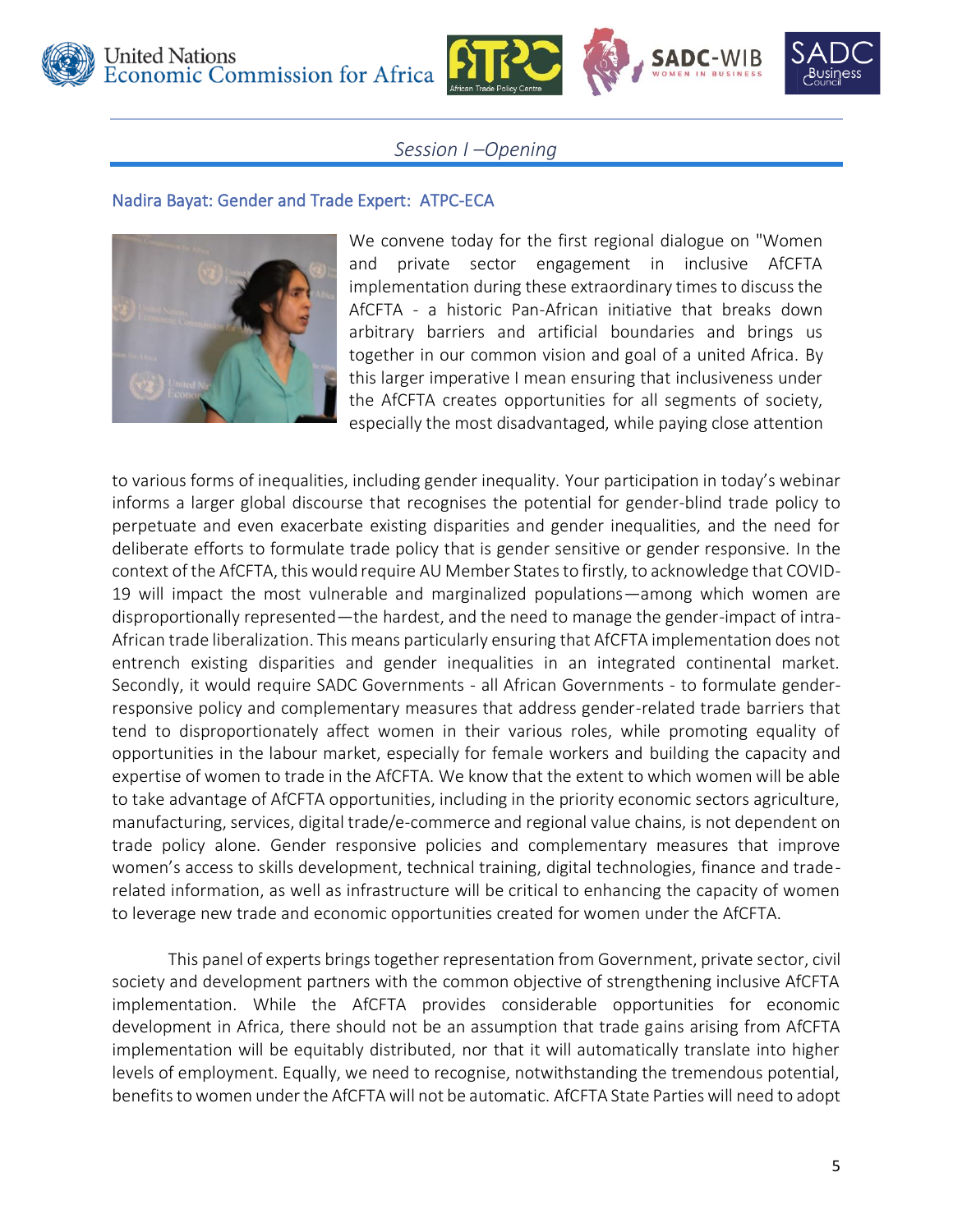







a deliberate and targeted approach to supporting gender equality objectives under the AfCFTA Agreement and advancing economic empowerment outcomes for women. What makes the composition of this panel special is that it reflects the Agreement Establishing the AfCFTA. It is a reflection in that it acknowledges that while responsibility for the implementation of the AfCFTA Agreement lies ultimately with all African Governments, inclusive implementation can be best achieved through partnerships. Given the unprecedented nature of the crisis caused by the pandemic, an ecosystem of partners, including the private sector, civil society and development partners must come together as part of a 'business *un*usual' to support a truly inclusive approach to AfCFTA implementation, which may be best achieved through a gender-sensitive approach. Although responsibility for implementation of the AfCFTA Agreement remains with African Governments, women's business organisations play a critical role in providing constructive input and informing Governments of the on-the-ground constraints that impede daily trade-related operations of their members and other women. This information in turn highlights regulatory reform required and appropriate labour, education, capacity building, skills development and training policies as well as legal and social reforms to support women workers, producers, entrepreneurs, small-scale and cross-border traders leverage the benefits of the AfCFTA.

The AfCFTA marks another firm step in the Pan-African imperative of a united Africa. When reflecting on the writings of Dr Kwame Nkrumah- one of the architects of Pan-Africanism, we are often reminded of Dr Nkhrumah's desire to translate Pan-Africanism from an ideal of solidarity to something concrete and real. Keeping with the intention of translating the aspirational into something tangible, African leaders declared 2020 to 2030 the new Decade of Women's Financial and Economic Inclusion. In his inaugural speech as the AU Chairperson, President Ramaphosa underscored the need for the continent to find more practical and sustainable ways of empowering African women in ways that go 'beyond the clichés and pronouncements made from podiums'. As Africa enters the African Union 2020-2030 Decade of African Women's Financial and Economic Inclusion, and in the lead-up to the 1 January 2021 start of trade under the AfCFTA, we have the opportunity to contribute to creative and bold interventions that link women's financial and economic empowerment goals to inclusive AfCFTA implementation.

Participation in this webinar thus carries an important responsibility. Whatever your capacity – as Government or policy makers, private sector, civil society, development partners – and most importantly as African citizens and as equal custodians of the AfCFTA – We ALL play a critical role in supporting meaningful and inclusive AfCFTA implementation. Indeed, our collective efforts today in examining opportunities, understanding the diverse trade-relevant constraints and challenges confronting women in their roles as workers, producers, entrepreneurs, smallscale and cross-border traders can inform pro-active programmes and the design of genderresponsive AfCFTA policies and context-specific complementary measures that ensure equality of opportunities for women and men in the AfCFTA. In so doing, we support President Ramaphosa's goal of identifying practical and sustainable means of empowering African women in ways that go 'beyond the clichés and pronouncements made from podiums'.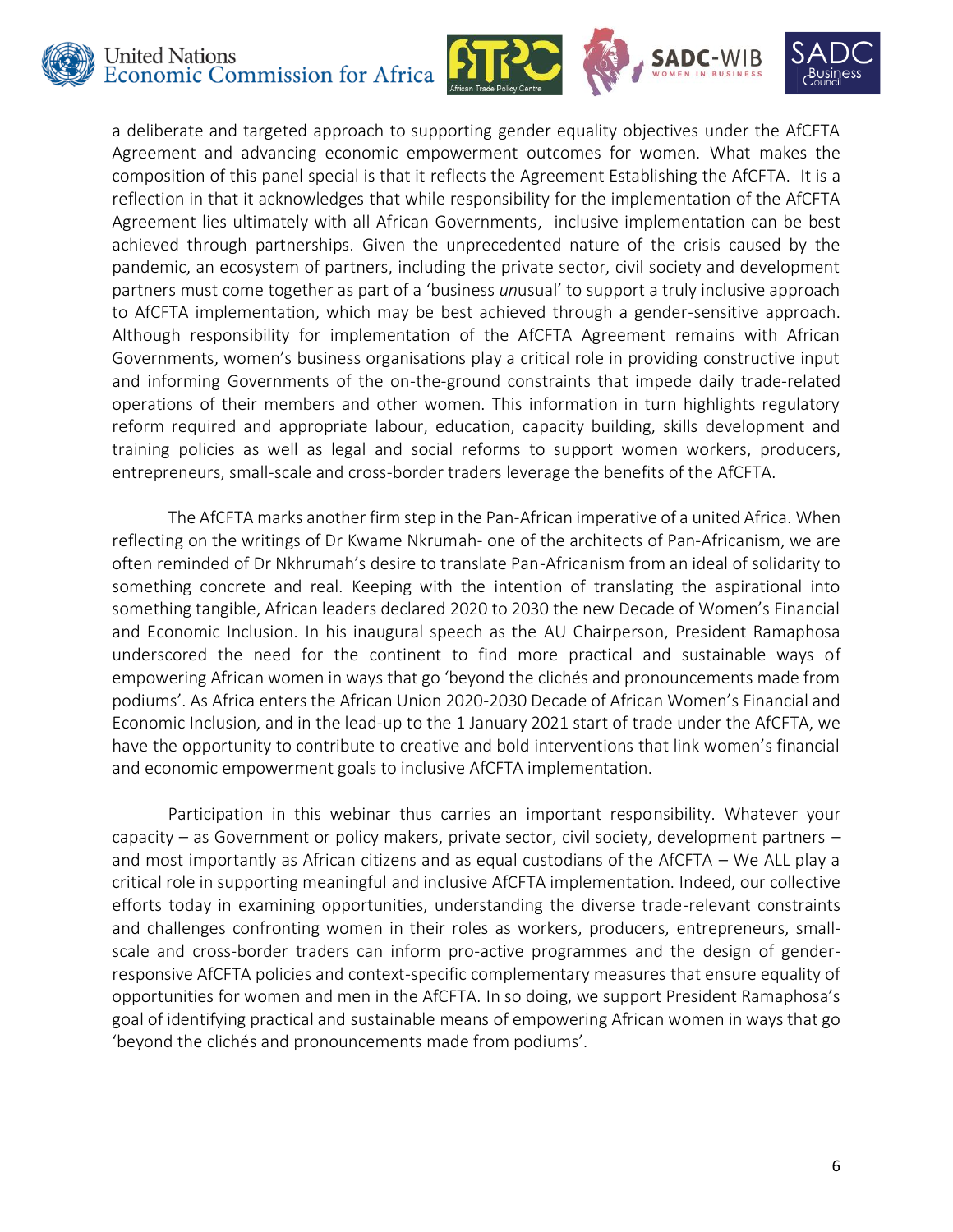



Pinky Kekana: Deputy Minister of Communication and Digital Technology; Secretary General and Patron of the Pan African Business Women's Association (PABWA)



The historic African Continental Free Trade Area is scheduled to become effective on 1 January 2021. It is being hailed as a gamechanger, creating the world's largest free trade area, 2nd only to the WTO, with the potential to boost Africa's socio-economic transformation, bringing together 1.2 billion people, and for the very first time uniting all 55 countries, across Mother Africa. At the 33rd summit of Heads of State at the African Union earlier this year, 2020- 2030 was declared as the African Women's Decade of Economic and Financial Inclusion. This is in the context of Agenda 2063, and the

traders. The SADC region mirrors this number. The AfCFTA comes at a

time when gender responsive trade facilitation measures require much focus and many solutions. The challenges of women traders need to be more than just prioritised in policy and legislation, they need to be activated, measured and monitored, with a continuous cycle of improvement and growth. As we face the new normal and the role technology plays in our current and future lives, digitalisation is at the forefront of a digital economy. Closing the gender digital divide is critical to the growth and development of a digital economy, and in less than 60 days we will have created a historical moment for Africa's future economic growth, with the AfCFTA coming into effect. Africa Industrialisation Day is observed annually on the 20th of November. This year the African Union has declared Africa Industrialisation Week from the 16th to the 20th of November under the theme "Inclusive and sustainable industrialisation in the AfCFTA era". This makes it clear that inclusivity and sustainability are the leading factors for the African Union as we begin trading under the AfCFTA, come 1 January 2021. Industrialisation of Africa serves a dual purpose in the context of the AfCFTA – it is an outcome and it is a tool for delivery and investment. Referencing Agenda 2063, and the "Africa we Want", we cannot leave anyone behind, most definitely women. But, also why would we want to? Adding 50 percent of the population working towards economic growth makes sense for any country, so before we look at the participation of women under the AfCFTA, we have to take a step back and look at the status of women in Africa.

Historically, African women have been differentially integrated into the African economic system, compared to men, serving primarily as a labour reserve and became the embodiment of the low-income subsistence and reproductive sectors. In 1997, SADC Member States adopted the 'Declaration on Gender and Development and its Addendum on the Prevention and Eradication of Violence Against Women and Children' was adopted in 1998. The Declaration called upon Member States to increase women's participation in politics and decision making to at least 30 percent by 2005. The SADC Gender Policy subsequently stated, "SADC Member States shall increase and improve the representation of women in all structures of governance and all levels of decision making in public, private and social spheres to at least 50 percent by 2015." Since 1997, SADC has seen much progress towards achieving integration of women at all levels and into all sectors of society, business, and economic development, and while some countries have met and exceeded the 2015 goal, some countries have not. The SADC Gender Protocol Barometer 2020 has given us some insight into the gaps and the areas of weakness and threats. For a comprehensive view, we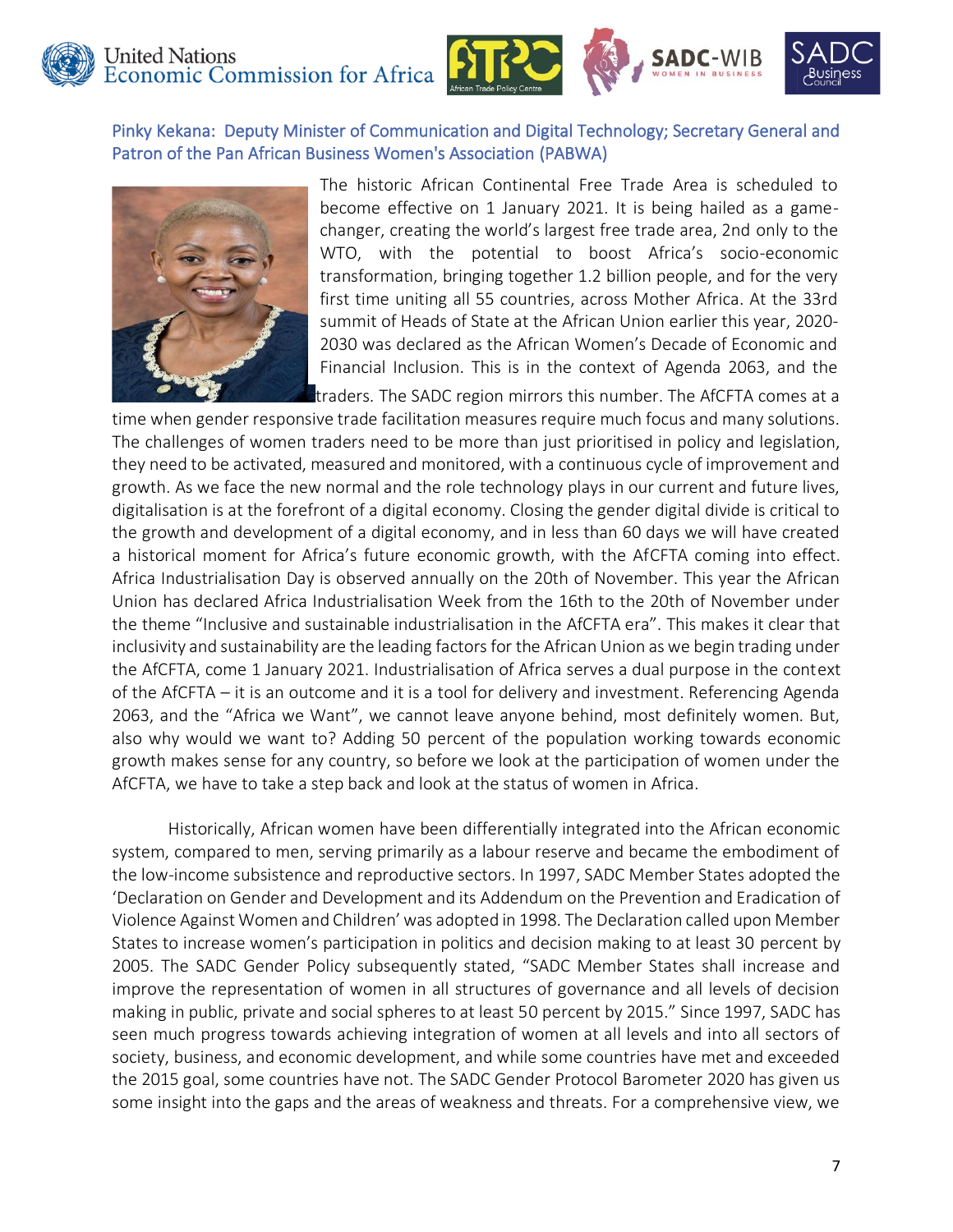







await the 'State of Women in SADC' Report, to be published in November 2020, which weighs indicators across all these sectors and ranks countries on the basis thereof. Emphasis must be on quality rather than the quantity of female participation, and authenticity of commitment, because it is a reality that women can participate in the labour force but as exploited wage labourers or unsupported informal traders. We know that approximately 70 percent of informal traders are women, creating an opportunity to transform. Without this informal sector transformation or formalisation, it is certain that it will negatively impact economic development in the country and mean incomplete formalisation across Africa. This all not only emphasizes a lack of commitment to SDG 5 of gender equality, but a lack of inclusivity of all types, whether this be women, youth, digitalisation, or the private sector, will delay progress towards industrialisation and economic growth. In terms of sensitivity under the AfCFTA, in summary, it is critical to actually look inward, before focussing on external trade. Development plans by governments, government entities and the private sector must proliferate internal economic development programmes, create infrastructure, develop skills, and very importantly – digital transformation of the country, including a focus on developing a digital economy.

The private sector in the SADC region plays a critical role in mobilising this focus, towards investment, economic growth, external trade and benefitting from the AfCFTA. If a country is active in industrialisation – it stands to reason that it is strong in its capacity to trade with the rest of Africa and the world. One of the examples of this internal development, is that the Department of Communications and Digital Technologies, whom I represent as Deputy Minister, is working on finalising the country's Digital Economy Masterplan, which traverses into the broader strategy of driving South Africa's economic growth. According to Accenture, a comprehensive digital economy in South Africa could boost our total GDP by 3 percent, equating to approximately 12 billion dollars. Evidence that digitalisation catapults industrialisation and puts part of the power of economic development and growth, into the hands of our people. Look at how a simple smartphone and cost-effective data can change the world of trading for women in rural areas. Connectivity can obliterate border barriers, allowing women to trade, buy, and bank regardless of where they are in the world. Connectivity can level all playing fields, changing the face of trade forever. We need to see tangible gender results in the economic statistics of our region, and in the financial inclusion of our women and girls through education, business, employment and closing of the wage gap. The private sector partnering with governments is critical, while the digitalisation of our economies, not just the trade sector, will result in optimised AfCFTA participation.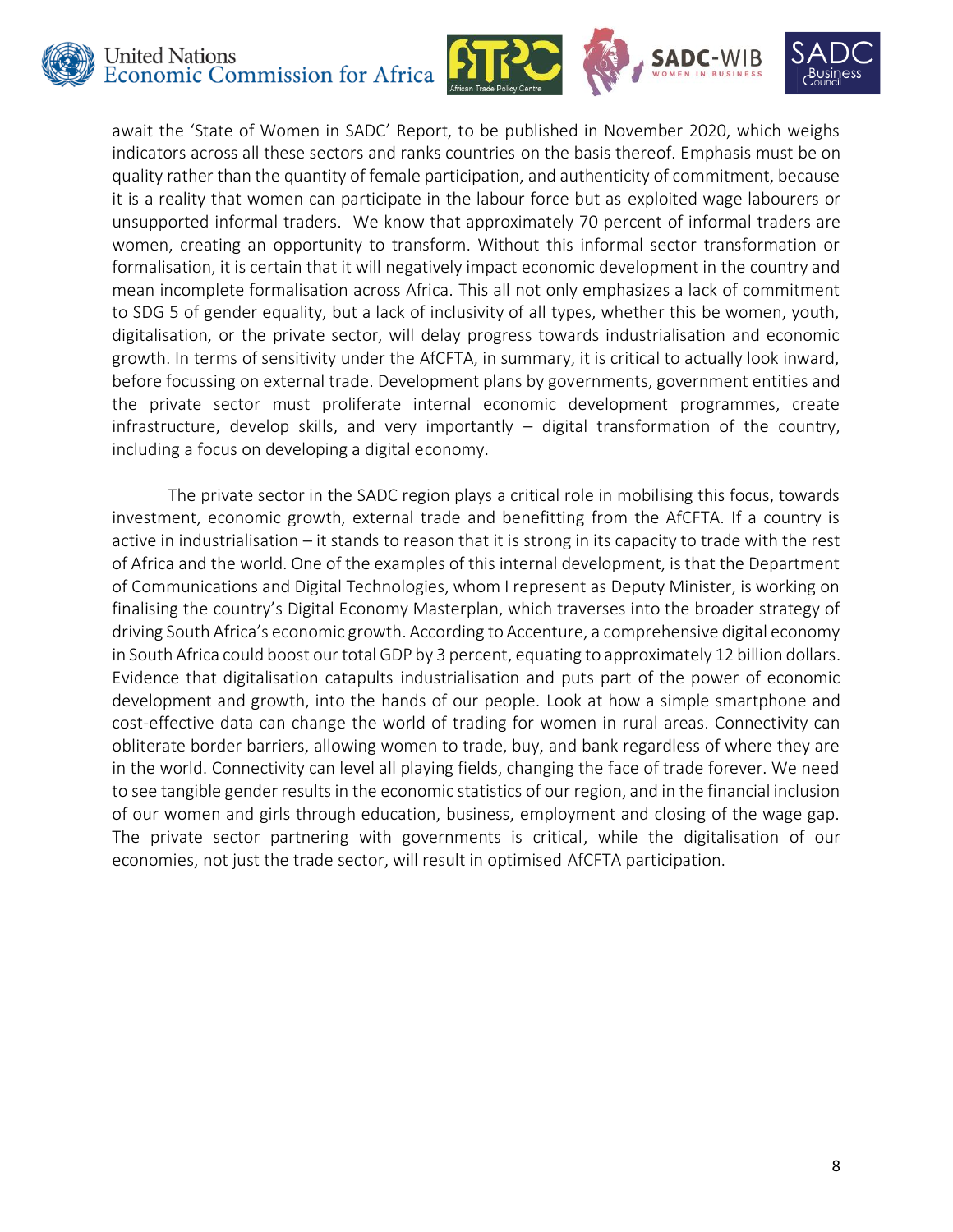





#### Emmanuel Mwamba: Ambassador of Zambia to Ethiopia, Permanent Representative to the AU



The start of trading under the AfCFTA is underway in less than two months-time. The Heads of State and Government of the African Union have resolved that implementation of the AfCFTA cannot be delayed any further but will commence on 1 January 2021. Our leaders have provided the highest political support to the AfCFTA processes, in view of their commitment to the implementation of Agenda 2063, towards the realization of the Africa we want. This means that the year 2021 is going to be a more promising and exciting year for Africa. African countries can't wait to seize the many opportunities associated with the implementation.

The AfCFTA will be huge market of 1.3 billion people across 55 African countries with a combined GDP of 3.4 trillion dollars, providing opportunities for intra African trade and investments. However, it is important to note that despite the studies showing a net increase in trade and welfare as a result of the AfCFTA, the distribution of benefits will differ by country. It will also have product – specific and sector specific implications. It is also a known fact that despite the AfCFTA being negotiated at the continental level, much of the gains from the implementation of the AfCFTA, will be at country or national levels. Therefore, towards a gender - sensitive approach to AfCFTA Implementation, implies the need for Member States to develop and mainstream gender in National AfCFTA Strategies to implement the AfCFTA Agreement in a manner which will ensure that women are able to leverage new opportunities and benefits from the AfCFTA. In order to mainstream gender in National AfCFTA Strategies, it will be important to identify key sectors which are more female dominated through which specific interventions could be targeted. The phrase gender-sensitive approach, generally implies putting in place deliberate policies and programmes that consider the particularities pertaining to the lives of both women and men, while aiming to eliminate inequalities and promote gender equality, including an equal distribution of resources. In this case, we are looking at the interests of women vis-à-vis the AfCFTA implementation. Literature reveals that African trade is dominated by agricultural and mining products, and it is therefore not surprising that most studies reveal that agriculture and food products are likely to gain most from intra-regional liberalization with a possible increase in total industrial exports as well as in intra-African trade in services. However, it is anticipated that benefits from implementation of the AfCFTA will accrue more to the players who will reposition their business well to take advantage of the huge market.

#### Impact of the AfCFTA

According to the World Bank, the AfCFTA has the potential to lift 30 million people out of extreme poverty and 68 million people from moderate poverty. Further, implementation of the AfCFTA would increase employment opportunities and wages for unskilled workers and help to close the gender gap. Policy makers will need to carefully monitor AfCFTA's distributional impacts, particularly on female and male workers in order to provide effective safety nets where they are needed most.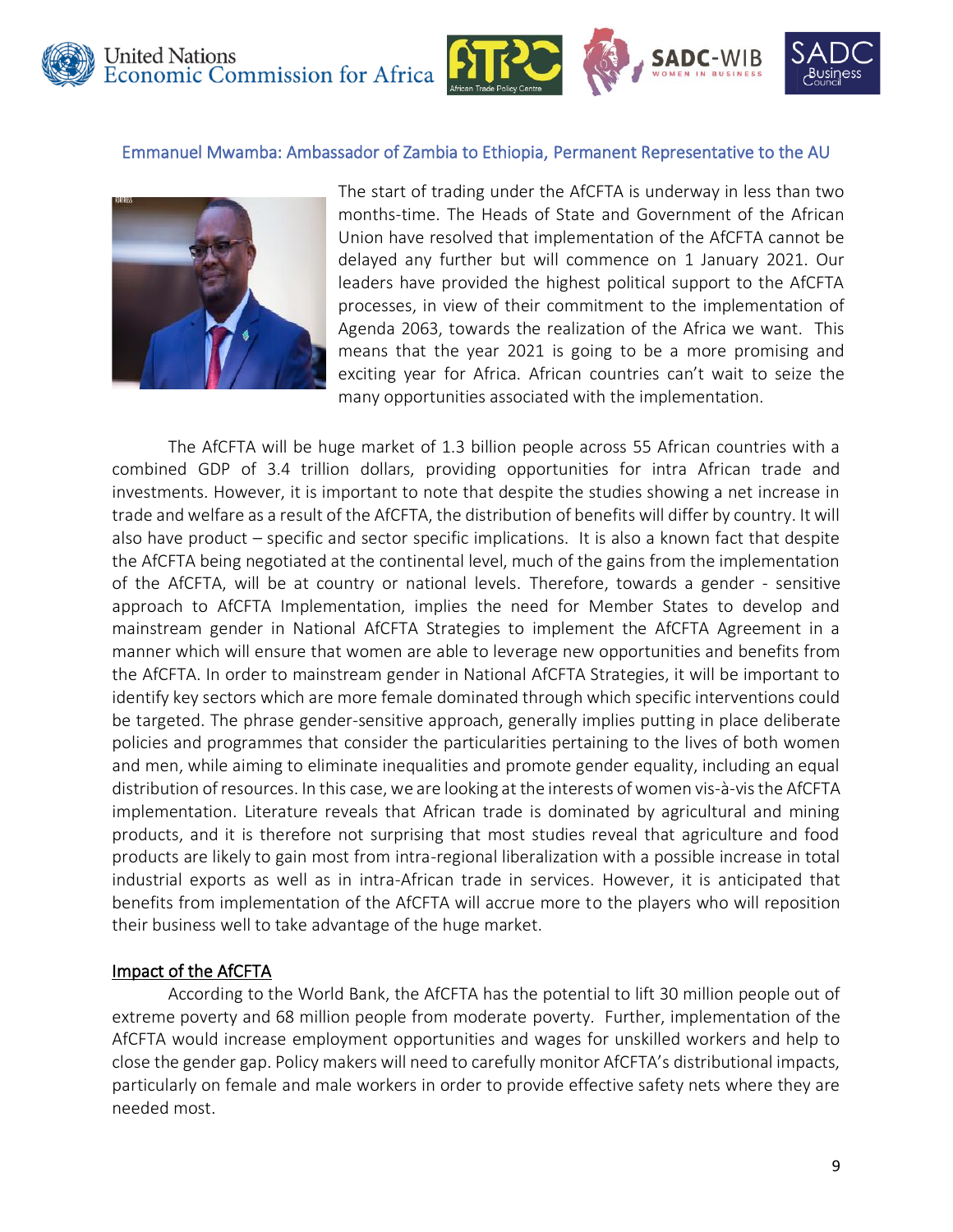







#### Maginalization of Women

Across Africa, women face high levels of marginalisation and discrimination: many women are employed in low-skilled and low-income generating sectors or are invisible given their role in unpaid domestic housework. Gender, informal work and poverty often co-exist, and the informal economy remains an important source of employment and income for women throughout the developing world. Women typically comprise up to 70 percent of informal cross border traders across Africa and are frequently the primary breadwinners of their families, despite the precarious nature of informal trade and threats to their personal safety. In the agricultural sector, women are often lowly skilled or subsistence farmers that have little access to formal markets and quality inputs. The African Development Bank (AfDB), indicates that women are responsible for up to twothirds of the agricultural labour force and most of the food on the continent. However, women farmers have less access to essential inputs such as land, credit, fertilisers, new technologies and extension services. As a result, their yields tend to be significantly lower than men's. They also lack the opportunity to integrate into value chains and to improve their production levels and food quality standards. Similarly, low-skilled manufacturing is often characterised by women employees that face little opportunity to upskill and face the risk of job redundancy upon the factory's relocation to cheaper production sites in other countries. While the AfCFTA has the potential to generate direct and indirect employment, in particular for women and young Africans, while advancing food security, agriculture and infrastructure development goals, however, intra-African trade liberalization could escalate the existing gender gaps if the necessary steps are not taken to prevent or alleviate potential adverse effects arising from AfCFTA market liberalization.

Ensuring a gender-sensitive approach to AfCFTA implementation requires:

- $\mathbf{u}$  . African Governments to deliberately design strategies for mainstreaming gender in National AfCFTA Strategies.
- Deliberate measures which promote and accelerate the growth of women-led and women- $\mathbf{u}$  . owned businesses on the continent.
- Domesticating the AfCFTA at the national level, which can assist in redressing existing gender  $\blacksquare$  . economic empowerment challenges.
- Identifying opportunities and gender-specific barriers confronting women in strategic  $\mathbf{u}$  . economic sectors, including agriculture, manufacturing and services.
- $\mathbf{r}_\mathrm{c}$ Providing AfCFTA capacity building training to women-owned business, small-scale and informal cross-border traders to be able to understand the implications of the AfCFTA on their businesses.
- Providing women with easy access to finance through simpler banking requirements/via  $\mathbf{m}$ cooperatives.
- Empowering and supporting women with industrial skills training opportunities, to make it  $\blacksquare$ easy for women to move into medium and higher-skilled manufacturing jobs, and not to be trapped in lowly skilled factory work only.
- Implementing policies on informal cross border trade which enables women to formalise and  $\blacksquare$  . ultimately expand their businesses, with easy.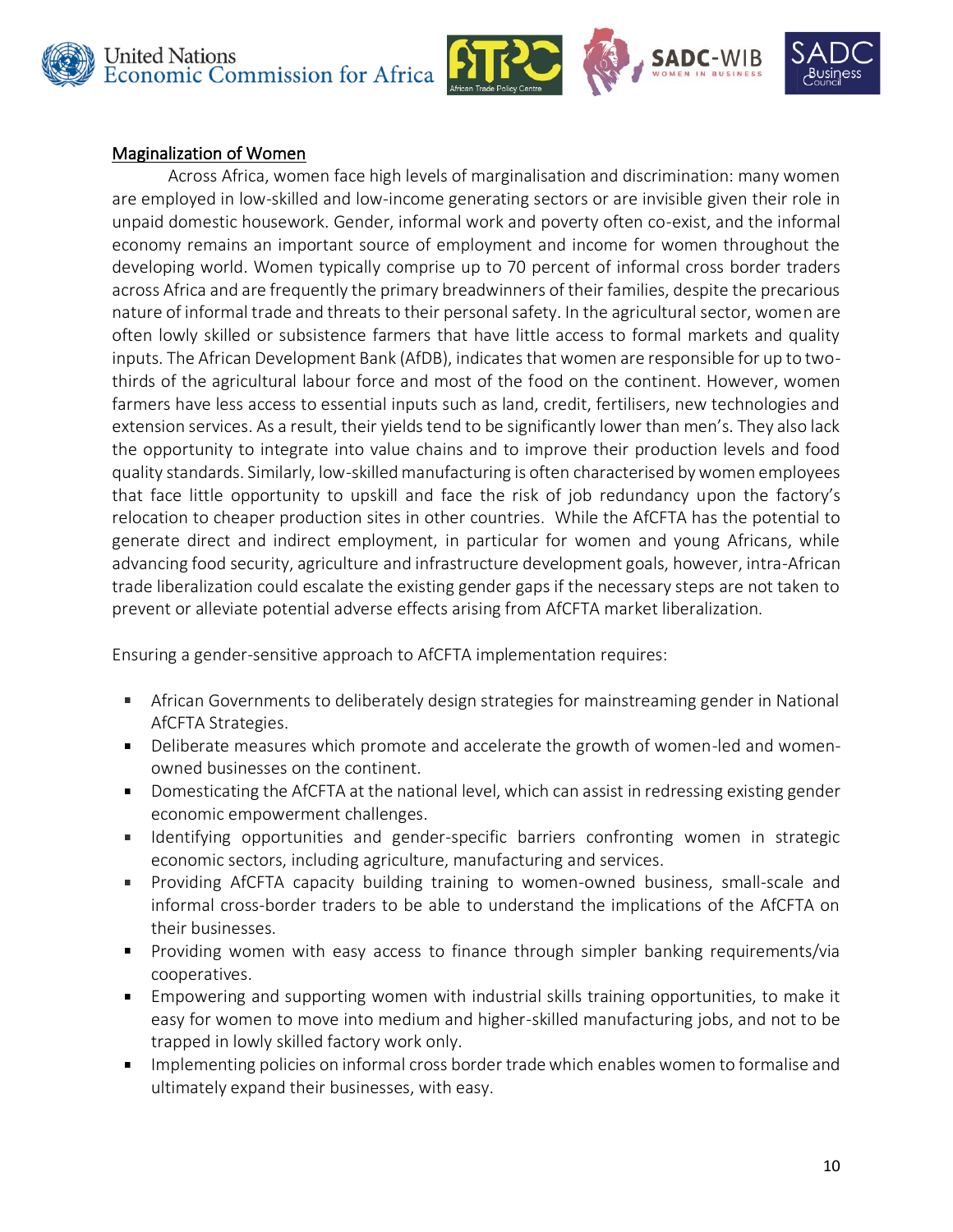United Nations United Nations<br>Economic Commission for Africa





- Support for women to be easily integrated into agricultural regional value chains by  $\mathbf{H}^{\text{max}}$ partnering with larger companies and simple value-added agro-processing
- Technical assistance and capacity building to women entrepreneurs to be able to enhance  $\mathbf{u}$ understanding of cross-border trade regulations.
- Mechanisms which enable women to successfully operate SMEs through access to finance  $\mathbf{H}^{\text{max}}$ and appropriate business development support based on their respective needs and industry-specific requirements.
- $\mathbf{m}$ Providing equal employment opportunities to women, as a means for raising capital while addressing wage inequalities which exist.

*Session II – Advancing gender equality and economic empowerment of women outcomes in AfCFTA implementation: Moderated panel discussion*

Session II was a moderated panel discussion on "advancing gender equality and economic empowerment of women outcomes in AfCFTA implementation". By inviting panelists to respond to targeted questions, the dialogue aimed to highlight good practices, creative approaches, lessons learned, and to identify gender-specific challenges that must be addressed for women in their various economic roles to harness the opportunities of the AfCFTA in the "New African Women's Decade" (2020-2030). The session commenced with opening remarks from Ms Bayat that illustrated how a truly inclusive approach to AfCFTA implementation could be best achieved through a gender-sensitive approach; and specifically, through the process of gender mainstreaming in National Strategies to implement the AfCFTA Agreement.

#### Nadira Bayat: Gender and Trade Expert: ATPC-ECA



Women are not a homogenous group. They make a strong contribution to trade and play multiple roles in African economies as:

- Owners/entrepreneurs of micro and small enterprises (MSMEs)
- Informal cross-border traders
- Small-scale traders and vendors
- Workers, producers and entrepreneurs in strategic economic sectors, including agriculture, manufacturing and services
- $\blacksquare$ Formal sector entrepreneurs of large-scale enterprises/importers and exporters

The AfCFTA has the potential to accelerate the economic empowerment of women as a fundamental component of gender equality by increasing opportunities for women in their various roles and across the key sectors of agriculture, manufacturing and services. In particular, the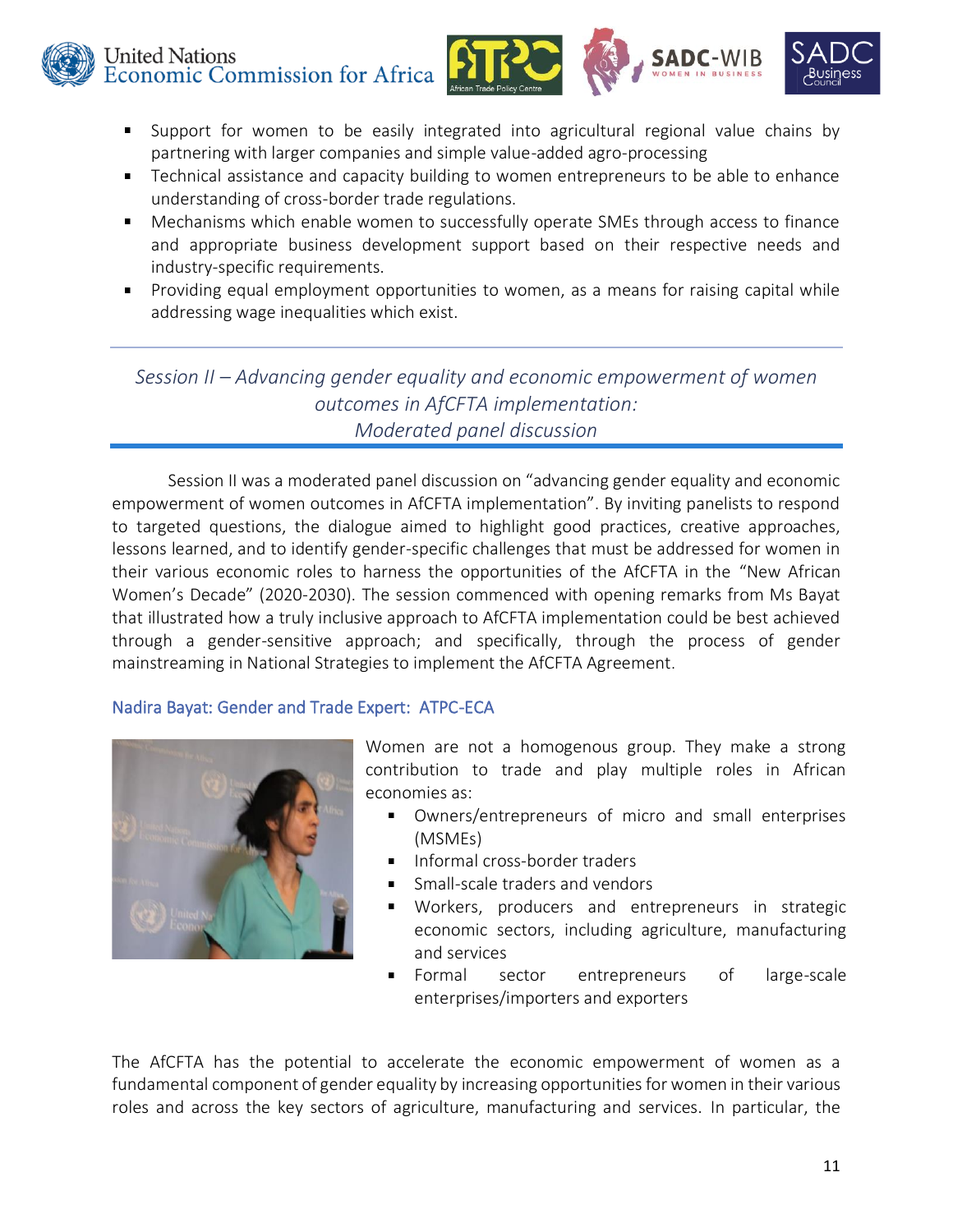







AfCFTA expands entrepreneurship and economic opportunities for increased intra-African trade through exports of good and services by small and medium-sized enterprises (SMEs). Womenowned businesses benefit from economies of scale and increased access to new regional export markets. Boosting the demand for manufactured goods also creates the opportunity for larger export-oriented industries to source suppliers from smaller women-owned businesses across borders, while opening the borders to trade increases opportunities for women to participate in trade through reconfigured regional value chains. While trade integration creates opportunities for businesses to grow, challenges of access to finance, market information, digital technology, as well as traditional gender roles and socio-cultural barriers means that women entrepreneurs are often unable to scale up operations and take advantage of new opportunities in exports markets.

In order to understand the broader legislative framework underpinning gender equality and economic outcomes for women in the context of the AfCFTA, it is necessary to examine how these priorities are reflected in the Agreement Establishing the AfCFTA. The AfCFTA Agreement does not contain a separate chapter on gender and trade, with corresponding gender-explicit provisions that promote gender equality in specific areas or require AfCFTA State Parties to facilitate women's participation in trade through the formulation of positive commitments' (affirmative action to redress past discrimination) or 'negative prescriptions' (making use of exemptions). Gender equality considerations are, however, recognised in the AfCFTA Agreement as follows:

- The Preamble of the Agreement includes a reference to the importance of gender equality for the development of international trade and economic cooperation.
- Article 3 (e) emphasizes the need to promote and attain sustainable and inclusive socio- $\blacksquare$ economic development, gender equality and structural transformation of the State Parties, as one of the general objectives of the AfCFTA.
- Article 27 (2) (d) of the AfCFTA Protocol on Trade in Services refers to improving the export capacity of formal and informal service suppliers, with particular attention to micro, small and medium-sized operators and "women and youth service suppliers".

There are a number of provisions in the AfCFTA Agreement - although not gender-specific that are of consequence to women in their roles as workers, entrepreneurs (owners of informal and formal enterprises), small-scale and informal cross-border traders. While not targeted at women directly, these provisions could be leveraged to empower and expand new trade and economic opportunities generated by AfCFTA for women in their roles as workers, producers, entrepreneurs, small-scale and informal cross-border traders. For example, customs cooperation, trade facilitation and transit provisions simplify and harmonize customs and border procedures that would benefit women entrepreneurs and informal cross-border traders, who tend to be disproportionately affected by trade documentation and other technical regulations and procedures at the border. Trade facilitation measures in particular can make it easier for women to trade. Trade facilitation address non-tariff barriers that can burden businesses even more than traditional tariffs and are particularly obstructive for women entrepreneurs. Being predominantly small in scale, women-led businesses are disproportionately affected by burdensome non-tariff barriers to trade. The AfCFTA Online Portal for Non-tariff barrier Monitoring, Reporting and Elimination, created under Annex 5 of the Protocol on Trade in Goods, provides an opportunity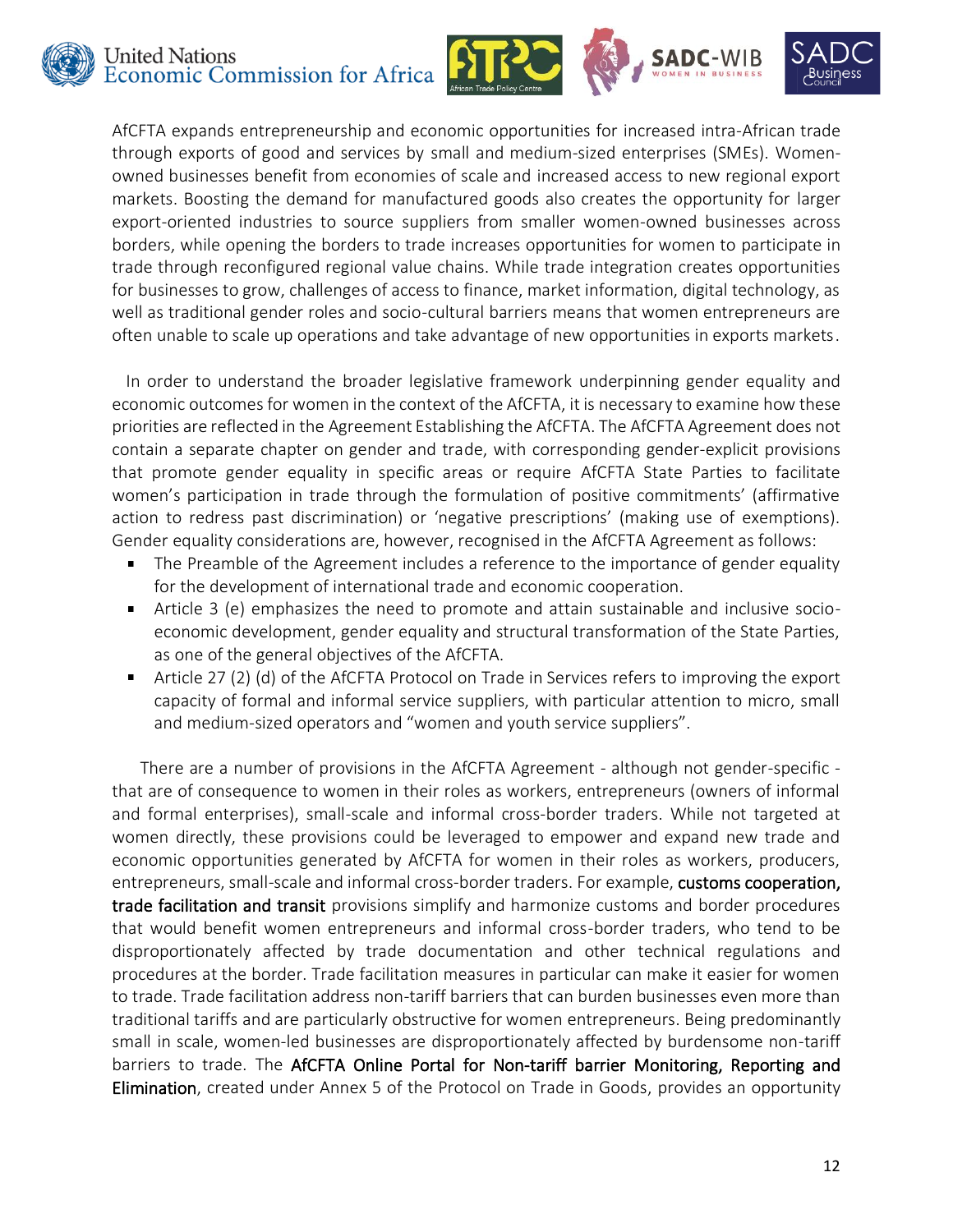







for women-owned businesses that confront particularly acute non-tariff barrier-related challenges to submit trade barrier complaints.<sup>1</sup> Technical barriers to trade; sanitary and phytosanitary measures<sup>2</sup> cover mutual recognition of standards, licensing and certification of service suppliers across the continent, making it easier for small-scale traders and smallholder farmers to meet export standards and satisfy regulatory requirements. These provisions can help to adress trade obstacles that remain particularly burdensome for female entrepreneurs, producers and traders. Included among the many obstacles for women are the costs of complying with technical or sanitary standards, obtaining certificates of origin and other trade documentation to expedite the movement of goods across borders. Technical assistance, capacity building and training provisions<sup>3</sup> could help to improve the export capacity and build the technical expertise, skills and trading capacity of micro, small and medium-sized businesses and women entrepreneurs; empowering them to take advantage of new export opportunities arising from AfCFTA implementation. Training and capacity building for trade participation could further assist smallscale female entrepreneurs to formalize their businesses to become small or medium export businesses. These provisions could strengthen the quality of products while assisting entrepreneurs to form market links with regional and potentially international buyers at a later stage. Beyond these provisions in the AfCFTA Agreement, it is important to acknowledge sensitive products and exclusion list provisions that allow African countries to select a specified number of tariff lines to be temporarily excluded from tariff liberalization, enabling them to protect specific products and sectors that are critical for food security, employ a high number of women and considered essential for women's needs.

Notwithstanding the potential, AfCFTA gains will not be automatic. The Agreement Establishing the AfCFTA is a continental Agreement, but implementation will take place at the national level. AfCFTA National Strategies have been identified as a means through which to ensure a coherent and strategic approach towards maximising the AfCFTA Agreement's potential benefits while preparing for potential risks. Leveraging these provisions, however, would require a truly inclusive approach to AfCFTA implementation, that could be best achieved through a gender-sensitive approach; and specifically through the process of gender mainstreaming in National Strategies to implement the AfCFTA Agreement. As AfCFTA State Parties will need to effect substantial domestic policy reforms and align national legislation with the AfCFTA Agreement in order to reduce the barriers to intra-African trade, advancing gender equality and women's economic empowerment outcomes in AfCFTA implementation can only be realized through deliberate and targeted actions. To ensure that AfCFTA objectives on gender equality are

 $1$  These complaints are in turn forwarded by an administrator to nominated focal points in the reporting and offending countries, as well as to relevant regional economic communities and the AfCFTA Secretariat for oversight and intervention. See in this regard: www.tradebarriers.africa.

 $2$  Technical barriers to trade; sanitary and phytosanitary measures are elaborated upon in Trade in Goods Annexes 6 and 7 respectively.

<sup>3</sup> See Article 27 (2) (d) of the Protocol on Trade in Services, requiring State Parties, where possible, to mobilise resources in collaboration with development partners to implement measures in support of domestic efforts of State Parties, with a view *inter alia* to improving the export capacity of both formal and informal service suppliers, with particular attention to micro, small and medium size, women and youth service suppliers. Also see, Protocol on Trade in Goods Annex 7 on Sanitary and Phytosanitary (SPS) Measures, requiring State Parties to cooperate on capacity building for public and private stakeholders, including through information sharing and training on SPS measures (Article 14 (e) on Cooperation and Technical Assistance).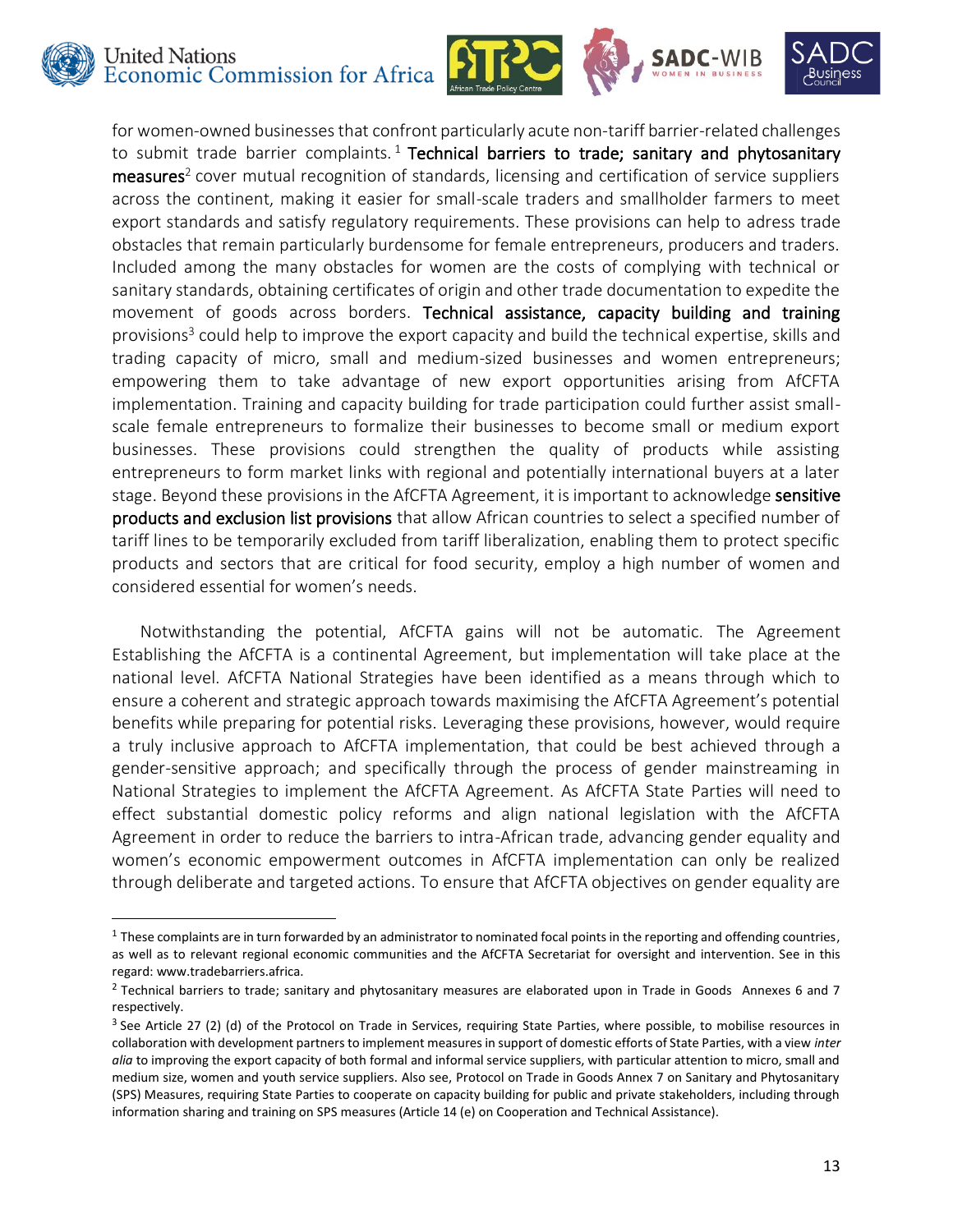







realised, there needs to be a special effort to mainstream gender in AfCFTA National Strategies. Mainstreaming a gender perspective in AfCFTA National Strategies requires assessing and responding to differentiated implications for women and men arising from AfCFTA market liberalization. This process highlights gender-specific barriers and structural differences in the economic participation of women and men. It examines opportunities, as well as potential AfCFTArelated risks and gender-specific constraints for women who tend to be disproportionately affected by trade barriers and inequalities in key economic sectors. Mainstreaming can further inform a trade facilitation agenda that acts as a catalyst for trade, particularly for women entrepreneurs and small-scale traders, while helping to identify technical education, skills development and training required to ensure that women and men benefit equally in an integrated continental market. A targeted strategy that seeks to address and remove genderrelated trade constraints and existing inequalities through gender-responsive policies and complementary measures can support women who tend to be disproportionately affected by multiple forms of discrimination and economic barriers, to access higher-skilled jobs, upgrade into higher-productivity activities and leverage new opportunities created through the AfCFTA.

Key findings emanating from the process of gender mainstreaming could improve economic empowerment outcomes for women; advancing gender equality objectives of the AfCFTA Agreement and contributing to shared and inclusive growth in African countries. The start of trading under the AfCFTA Agreement that was set to commence on 1 July 2020 has been postponed to January 2021 as a result of the COVID-19 pandemic. As Africa enters the New African Women's Decade (2020-2030) of Financial and Economic Inclusion that also coincides with AfCFTA implementation, AfCFTA State Parties will be required to take appropriate action to effectively implement commitments to advance the welfare of women and girls on the continent. The year 2021 will be pivotal for both milestones in so far as it provides the opportunity for State Parties to drive creative and bold interventions that link women's financial and economic empowerment goals to inclusive AfCFTA implementation. Through targeted questions, the next segment will seek to identify priority issues for consideration in the design of government policies, complementary measures and other targeted interventions that seek to enhance economic empowerment outcomes for women; advancing gender equality objectives of the AfCFTA Agreement in the 2020– 2030 Decade of African Women's Financial and Economic Inclusion.

With that, I turn to Deputy Minister Kekana with the following two questions:

#### Deputy Minister Kekana: Deputy Minister of Communication and Digital Technology

We know that digitalization offers significant opportunities, including for e-commerce which boosts intra - African trade, accelerating progress towards the realization of the objectives of the Agreement Establishing the AfCFTA. As a rapidly growing force in global trade, e-commerce can provide equality of opportunities for women as entrepreneurs and traders. While e-commerce can advance gender equality and women's economic empowerment, the benefits do not accrue automatically and will be dependent on SADC countries to adapt to the digital economy. Advancing gender equality and women's economic empowerment through e-commerce requires bridging the gender digital divide as a matter of priority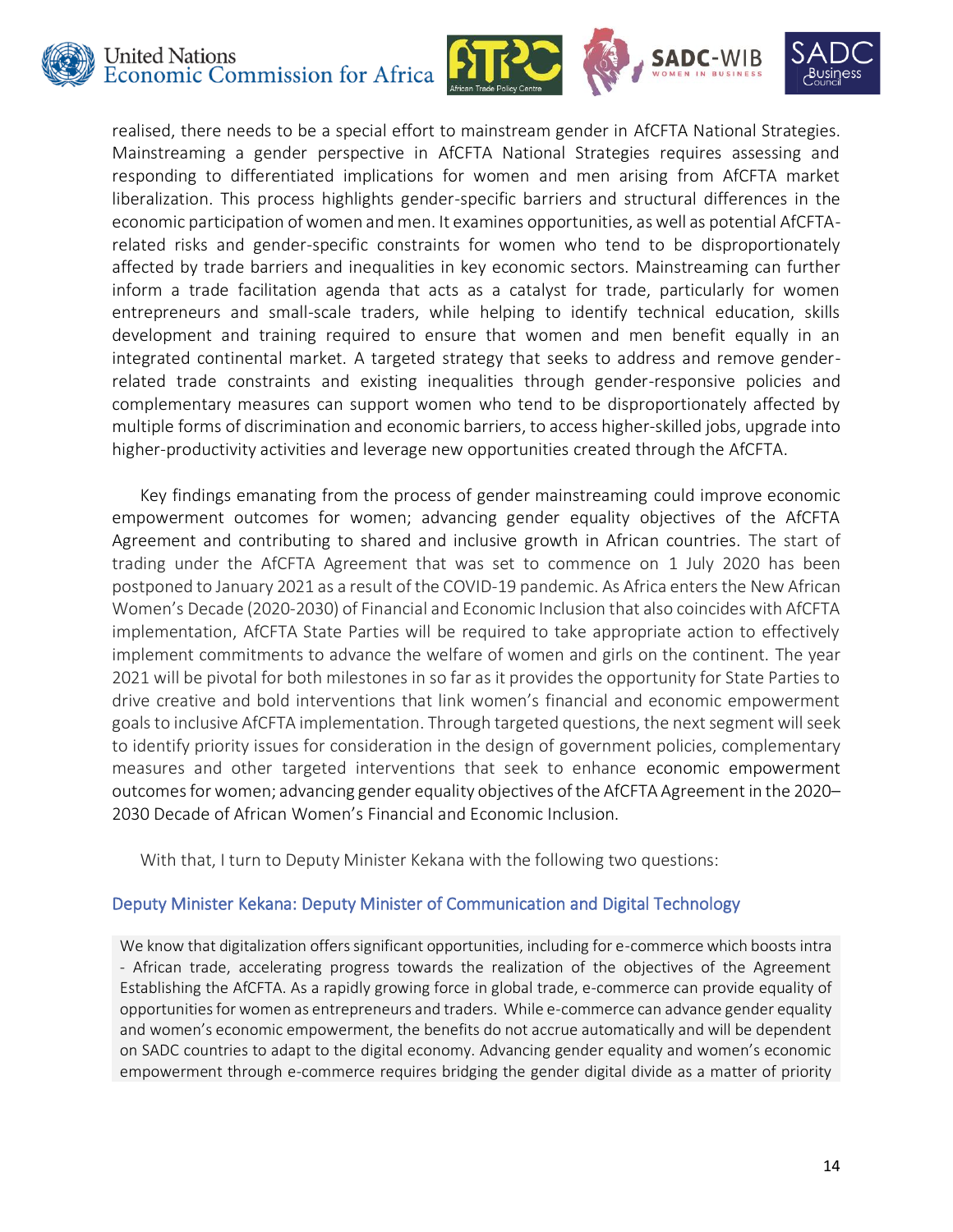





and addressing poor digital literacy and a lack of digital skills as one of the main drivers of the gender digital divide, and as a particular constraint to women's participation in e-commerce. Q1: What policy interventions should SADC Governments put in place to ensure that drivers of the gender digital divide are addressed as part of inclusive AfCFTA implementation?

Countries across the continent are examining how best to use ICT to improve efficiency in trade. Some of the digital trade solutions proposed include improving efficiency in cross-border trade through development of online payment solutions, mobile apps for small-scale cross-border traders, e-logistics, and e-legislation, which will allow countries in the region to carry out e-transactions and e-payments. Q2: What opportunities are there for building upon and advancing these and other digital trade solutions in the context of the AfCFTA?



Q1: From a continental perspective, we only need reference Agenda 2063 and the African Women's Decade of Economic and Financial Inclusion. In South Africa, we have our National Development Plan 2030 that says amongst other things, to "reduce inequality and unemployment through inclusive economic growth". I could name many others, but the essence of listing these is that policy creation is never an issue for governments anywhere in the world – it's the effort and commitment we place in rolling out, measuring and monitoring, that requires the work and focus. If we take any of the policies I have mentioned – they exist! They have all gone through much deliberation

and want the AfCFTA to become a success – not just for women, but for Africa as a whole. In terms of eCommerce, the Fourth Industrial Revolution presents many opportunities for women especially. Where women could not leave their homes to work for either cultural, traditional, location or many other reasons – with advancing technology and adaptability being built into norms, women can now have businesses, work remotely, sell, buy, trade, and even access finance – no matter where they are in the world. It is up to every government now to connect the dots from policy to delivery and business cultural norms. The interventions you ask about, are linking and aligning projects, programmes and funding to these policies to ensure they happen and that they tangibly become a reality.

Approximately 70 percent of informal cross border traders in Africa are women. These women are mostly single mothers who are breadwinners, but they are in a situation of low-skill, low-income, and mainly in agriculture. Digitalisation of trade needs to be pervasive and meaningful to this market, specifically, more than any other type of trader or business woman. The items listed in your question must be available and accessible to these women, in order for this to be a true solution, and definitive digitalisation of trade in Africa to become a reality. Remember the barriers to these solutions come down to access to data and devices, digital literacy, digital skills, and other things, before we even get to things like mobile payments and apps becoming the norm for this trader. Technology works best and is the most successful when it is created and innovated for the person that is at the furthest point from it. Opportunities come from weaknesses, and therein lies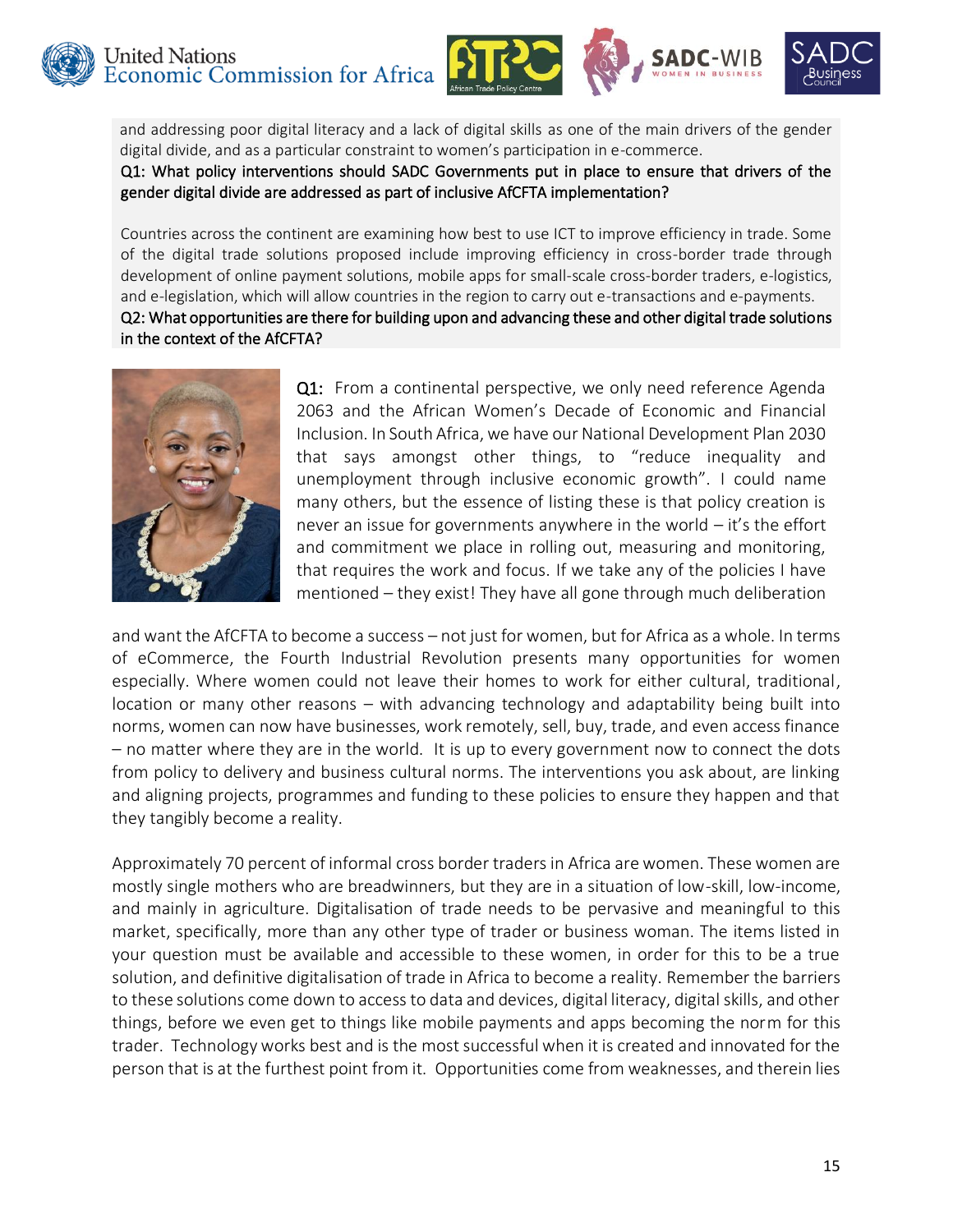

the answer – focus on the informal traders and how to digitalize their world of trade. Everything else will fall into place.

#### Ambassador Mwamba: Ambassador of Zambia to Ethiopia, Permanent Representative to the AU

The AU has declared the 2020 to 2030 as the new Decade of Women's Financial and Economic Inclusion; recommitting efforts to scale up actions for progressive gender inclusion towards sustainable development at the national, regional and continental levels.

Q1: What opportunities do you see for promoting women's financial and economic empowerment through inclusive AfCFTA implementation and as part of the AU 2020–2030 Decade of African Women's Financial and Economic Inclusion. How could Member States best support the operationalisation of these opportunities?



There are several opportunities for women's financial and economic empowerment in the context of the AfCFTA and as part of the AU 2020–2030 Decade of African Women's Financial and Economic Inclusion. Procurement processes, for example, can benefit women-led businesses. Likewise, there are various opportunities for women small-scale producers in the agricultural sector. Female farmers, however, will have to be provided with the required support that includes access to land, capital, mechanization and technology and training. Providing women in the agricultural sector

with this support opens new opportunities for them to graduate from subsistence to commercial farming and in so doing, to leverage new opportunities created through the AfCFTA in agriculture. The AfCFTA Agreement will be implemented at the level of Member States. Thus, Governments and policy makers must implement proactive policies that will advance economic empowerment outcomes for women. In addition to the AfCFTA, the AUC is promoting a number of programmes that will remove barriers to intra-African trade. This includes the Single African Air Transport Market (SAATM), a flagship project of the African Union Agenda 2063 to create a single unified air transport market in Africa and various other infrastructure projects to connect African states. In addition, there is the African Passport and Free Movement of People Protocol, that seeks to remove restrictions on the ability of Africans to work and travel. initiatives to increase mobility through an African passport. There is no single approach to enhancing intra-African trade; there are a number of interventions. Of paramount importance is the need to ensure that all AU interventions are gender sensitive and that women are not left behind.

#### Peter Varndell, Head SADC Business Council

Q 1. What are SADC Business Council's main regulatory and procedural barriers confronting Women in Business?

Q 2. How does SADC Business Council advance a women's inclusivity agenda?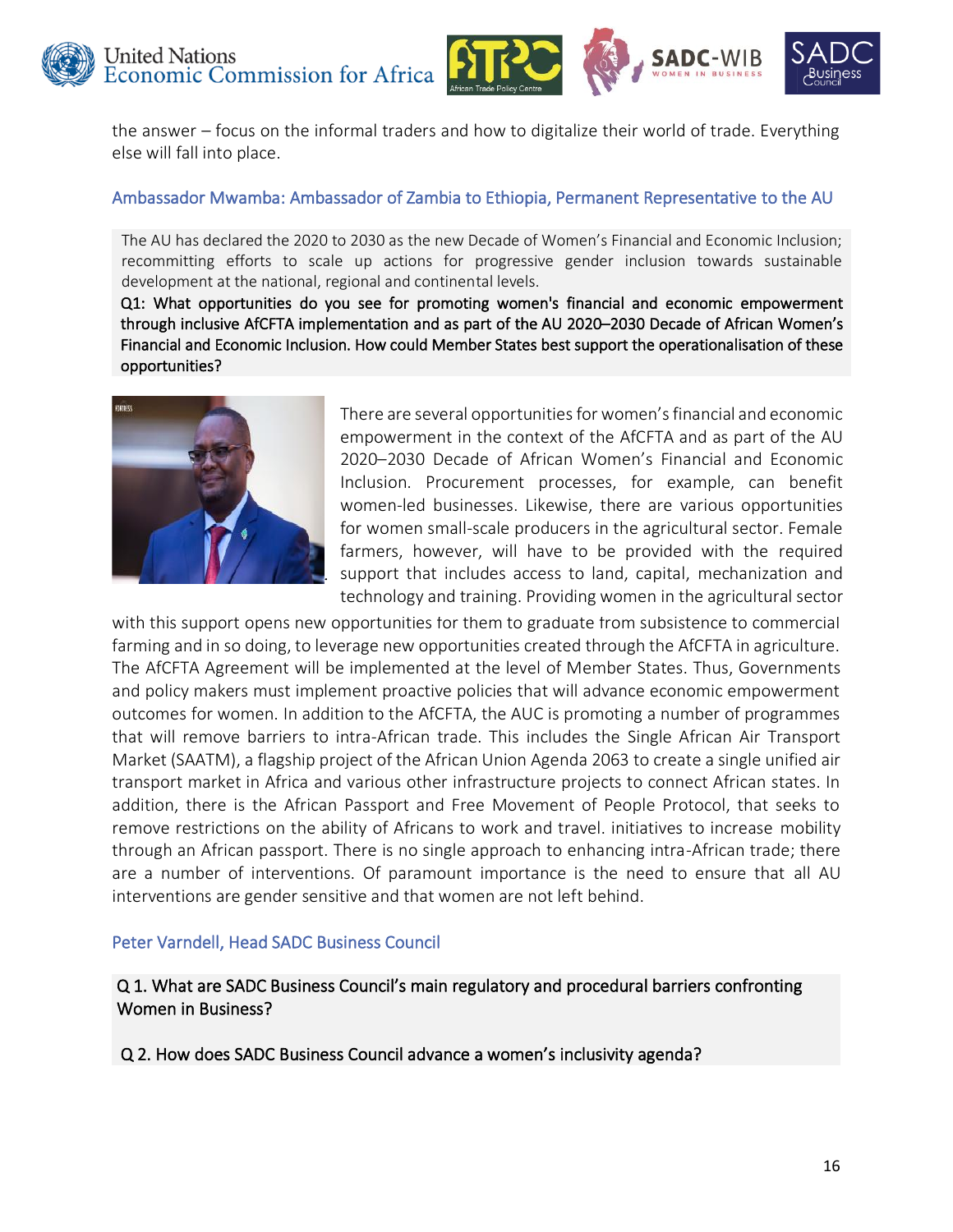





Q1: SADC Business Council's (BC) current focus as an apex body for SADC private sector is on trade related issues, with the following key areas:

- Non-Tariff Barriers to Trade: SADC BC works jointly with the SADC Secretariat and GIZ to understand and resolve trade challenges faced by businesses in the region.
- **SADC BC** is also working on a COVID-19 response on movement of essential goods and services across SADC.
- **IFM** Industrial Value Chains: SADC BC has a strong focus on the development of Industrial Value Chains, that include agro-processing; mineral beneficiation; and pharmaceuticals as sectors identified by the SADC Secretariat.
- SADC BC co-organises the annual SADC Industrialisation Week (SIW), the outcomes of which are presented at the Annual SADC Heads of State and Government Summit. During the 2019 SIW, there were specific sessions held on Trade and Gender that also addressed the issue of regulatory and procedural barriers confronting women in business. Key points from the opening statement included:
	- $\blacksquare$ Measures to improve women's participation in trade and overcoming obstacles to women participating in regional value chains and trade.
	- Importance of including women in policy formulation and governance processes.  $\blacksquare$ Strategies to address identified challenges.
	- Under-representation of women in trade as well as professionals in policy  $\blacksquare$ development and research.
	- Ensuring the participation of women, youth and other marginalized communities in  $\blacksquare$ trade policies and governance processes.

Recommendations and call for action taken to Member States included the following:

- $\blacksquare$ Prioritization and promotion of youth, women and SMMEs in regional value chains and industrialization.
- Capacity building of women and integration into Regional Value Chains.  $\blacksquare$
- Facilitation of women's financial inclusion and the creation of gender-based targeted  $\blacksquare$ incentives.
- Reviewing of laws and financial regulations that provide loans to women  $\blacksquare$ entrepreneurs.
- $\blacksquare$ Increased enrolment of girls in STEM that benefits women in various industries, including food and innovation.
- Creation of a conducive environment for women and youth entrepreneurs.  $\blacksquare$

Q 2: SADC BC advances the women's inclusivity agenda in various ways: by targeting Local Economic Development (LED) in infrastructure which by virtue of having major capital investment involved, presents major opportunities for local economic economies whose main beneficiaries are women and youth. How do we optimize the role of Women in LED, SME's in participating in these projects? Included among the lessons learned from our recent LED study in Tanzania is the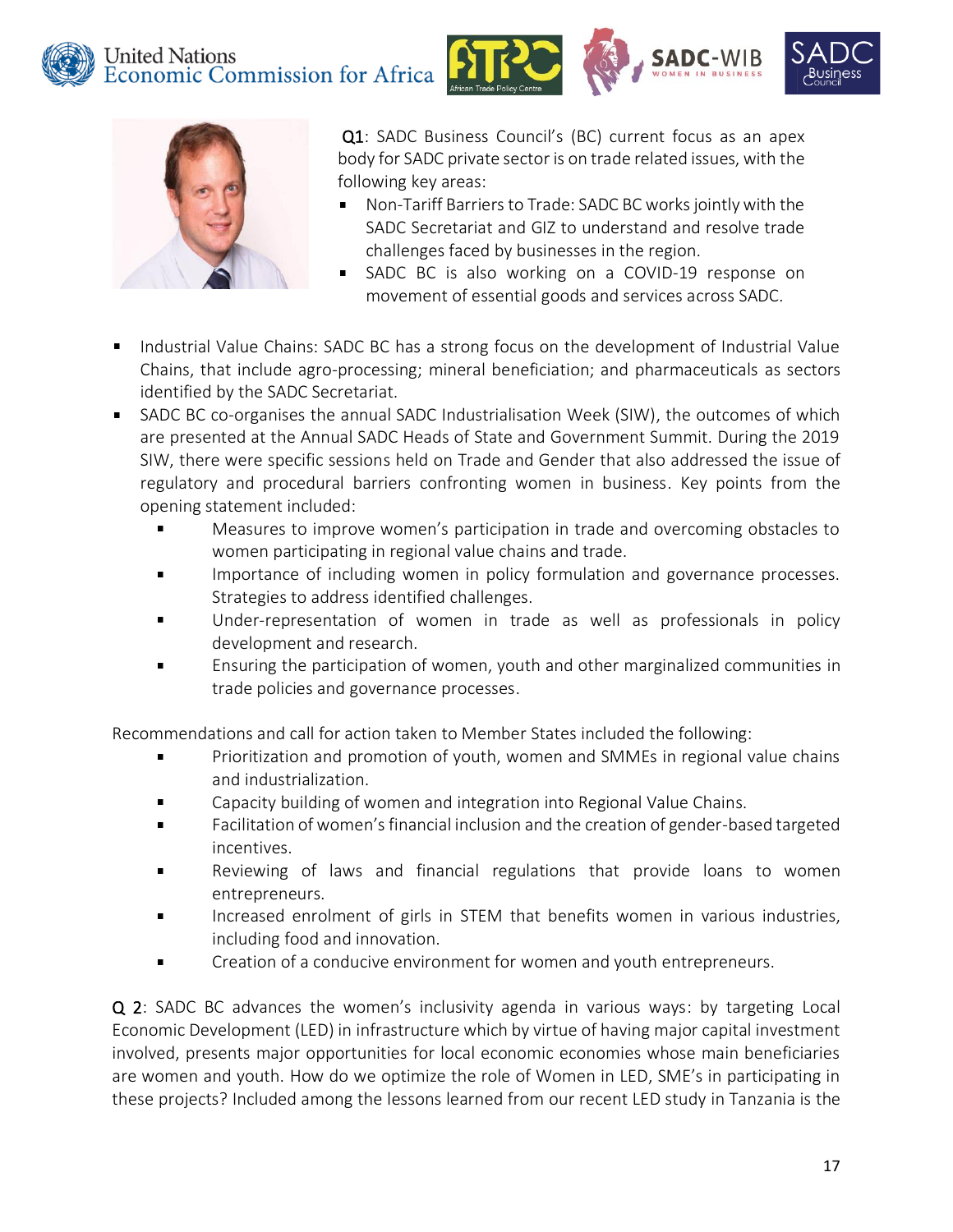





need for a conducive policy environment. A guidance framework needs to be developed and Centres of Excellence established. These components are key drivers of the agenda to develop policies and provide recommendations to policymakers, project developers and traders that are active in this area. Stakeholders must work together to encourage those that are creating opportunities to think at an early stage of what opportunities should be created for women in value chains and work towards optimising identified opportunities. There may be a high cost for the project at the onset, but if done well, it can create opportunities in the long term for sustainability and growth. As SADC BC remains the overarching body that reports back to the regional structures, and national governments, it would like to continue with these discussions to deepen its knowledge, as well as identify champions within SADC BC Structures. It has the ability to learn from others across the region on how they are developing on this agenda. We look forward to working together to deepen our position and knowledge; while adding value.

## Phelisa Nkomo, South African Women in Dialogue (SAWiD) Development Commission

Q1: What would be some of the most effective and promising opportunities to consolidate such a government and women led organizations ecosystem to better inform gender responsive policies and to advance gender inclusive economic growth as the cornerstone of sustainable development?

## Q.2: What are some of the other key considerations to be considered in inclusive AfCFTA implementation, particularly in the context of COVID-19?



Q 1: Trade can substantially improve economic outcomes of women. However, must be recognized that the trade liberalisation does not guarantee economic benefits to women under the AfCFTA . Therefore, it is vital to localise its execution to domestic realties, while creating an environment with rigorous determination to ensure that the economic empowerment of women as a fundamental component of gender equality, becomes central to the design of national trade strategies

and implementation of AfCFTA Agreement. Unlike other African countries, South Africa has a sufficient gender responsive economic policy regime at the national level; however there are lessons that could be shared going forward. The AfCFTA presents a window of opportunity for countries to establish national gender machinery which either develops or strengthens women's economic empowerment and gender responsive trade policy regimes. In the past, regional free trade areas in Sub-Saharan Africa have either nose-dived or existed on paper with slight progress towards the realisation of their objectives. Thus, there exists critical pre-conditions for the success of a gender responsive AfCFTA to ensure that women reap the desired economic benefits through trade.

There are a number of issues for consideration. African countries must attempt to apply economic stability policies for the purpose of aligning their economies by establishing a sound macroeconomic policy, trade policy and labour market policy to reduce or eliminate commercial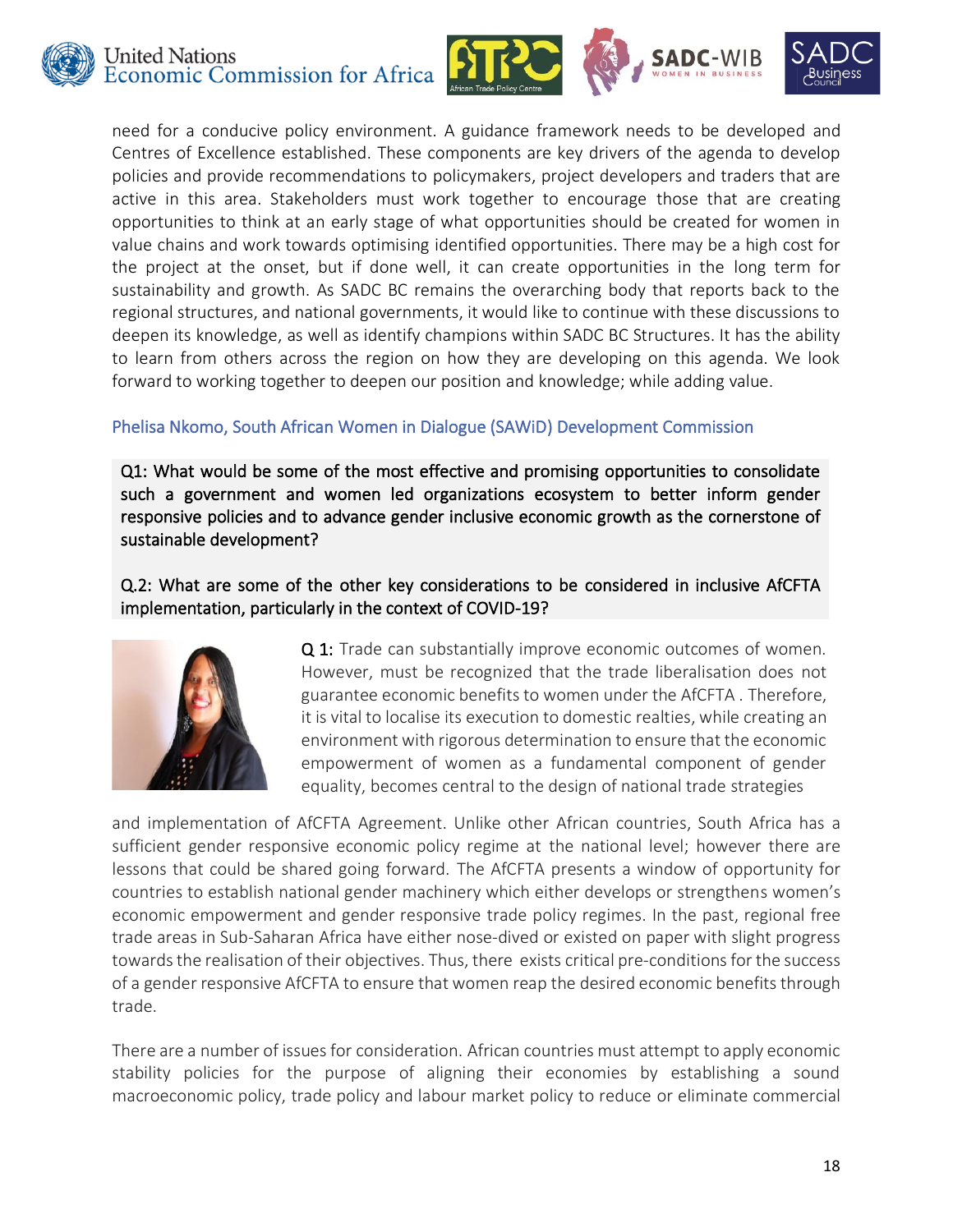







barriers in intra-regional transactions, as well as the adoption of a unified commercial policy. Homogeneous economic growth models within Member States are designed to mitigate discrepancies in income levels and the quality of life of citizens of different Member States. This argument is consistent with economic theory on regional economic integration, principally to discharge economic losses and distortions that transpire when countries decide to apply traditional free trade barriers in international economic relations, (Piggot 2006). With this approach and in order to correct distortions that are generally derived from the use of restrictive commercial policies, countries that are part of a regional economic integration zone are obliged to adhere to different models of international trade contracts, thereby allowing more opportunities to emerge through regional economic integration. African countries must therefore pay attention to different stages of development paradigms, through which the integration of women in the implementation of the AfCFTA Agreement becomes a reality. Therefore, there needs to be an acknowledgment of varying levels of development in countries to avoid a one-sizefits all approach in implementation. Building a vibrant economic eco-system is a prerequisite to ensure that at national level, countries understand the complexities that drives productivity, inclusion and gender responsive policies, as well as competitiveness and industrial development. Investment in education and skills development is a strong consideration, as is women's access to primary health care in order to allow for a reproductive life as the cornerstone of economic and social progress. The economic and trade ecosystem must embody a value chain system that provides practical solutions for women entrepreneurs. As such, African Governments should focus on key economic sectors where women are economically active as low hanging fruit while facilitating structural reforms which will allow women to participate without hinderance.

One of those sectors is food production and retail in informal trading. Therefore, a convergence strategy at the national level is necessary to support the informal sector, so as to ensure that women are able to produce a finished product in order to take advantage of expanded market. Structural reforms should include, amongst other interventions, access to factors of production as a primary comparative advantage (land, finance, energy ) and other support mechanisms which are critical to building a productive economy. Other resources that make women's businesses competitive with tangible impact include access to infrastructure, i.e. roads and transport as well as the information infrastructure (cheaper data), with the latter allowing women to communicate; and therefore benefiting from digital transformation where there is absolute access to information and trading platforms. Evidence further suggests that non-tariff barriers often creates an economic burden to women's businesses due to lack of technical capacity and limited market knowledge. As stated by other gender trade justice analysts, the AfCFTA is silent on issues of a gender responsive approach. Among policy instruments to be considered as a mitigation strategy by the AfCFTA is the establishment of a Gender Trade Framework. This Framework t should articulate a gender equity trade agenda or intervention in Africa. It must to recognize that without a safety net or buffers for women within AfCFTA is equal to economic exclusion.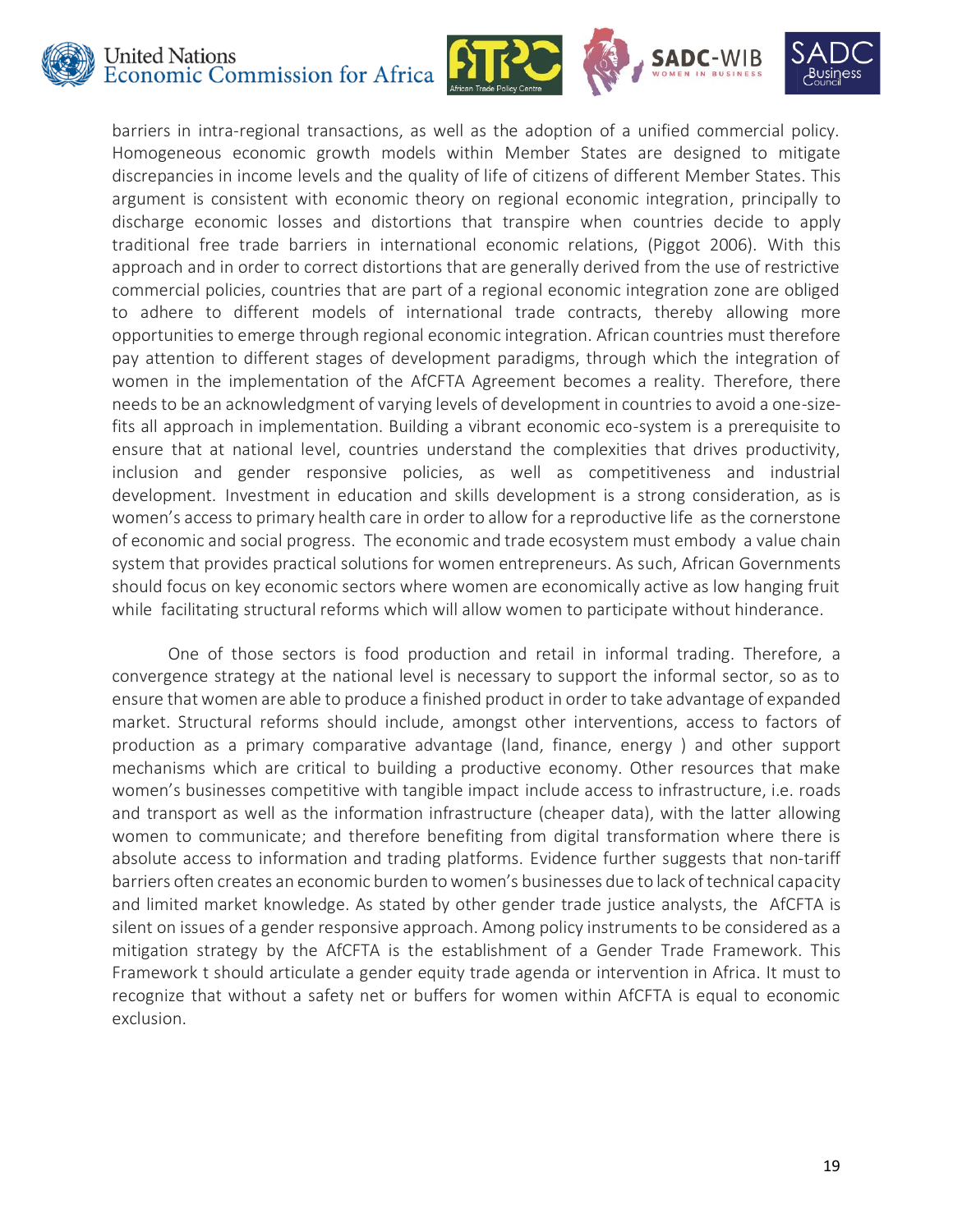



As part of a Gender Trade Framework, consideration should be given to the following:

- **Effectiveness of the AfCFTA Agreement lies in its distributional effects to society and** specifically women.
- African Governments should introduce economic structural reforms that lead equitable outcomes for women.
- Trade liberalization does not guarantee automatic economic integration, countries must create support mechanism for women, like Industrial financing that had been de-risked by state financial guarantees with low interest rates.
- An inherent comparative advantage of industrial development is the ability of citizens to  $\mathbf{r}$  . participate producers' market so that each country can build resilient private sector. Literature suggests that a small percentage of women participate in manufacturing by producing products, the framework should compel countries to adequately invest in productive capacity of women's businesses.
- **Access to income through labour market participation contributes to reduction of poverty.** The AfCFTA should protect women's businesses from external shocks and price adjustments.
- To increase cross border trading amongst women businesses there must be deliberate effort to create inter-dependent value chains with high value add product manufacturing across regional economic integration zones.
- Firms which undermine equitable labour market policies should not be allowed to trade within the AfCFTA.
- **Firms that perpetuate a gender wage gap and condone gender- based violence or sexual** harassment in the workplace should not be allowed to trade in the AfCFTA.

For the above to be achieved, African Governments must allocate resources through a gender budgeting framework, while actively promoting cross-border economic or trade collaborations. The strength of the AfCFTA lies in the implementation of existing Southern Africa regional economic zones which includes:

- **Macroeconomic Convergence**
- **Increased domestic production**
- **Creation of regional value chain s**
- **Greater business opportunities**
- Access to cheaper inputs and consumer goods
- Higher regional imports and exports m.

The AfCFTA Agreement remains a crucial yardstick to measure the development impact of trade because there is an inter-dependence that can be utilized to assess economic integration, including through the application of gender-sensitive policies. To support the AfCFTA Agreement as a critical policy lever, national Governments should use the public sector demand programme to ensure that state spending allows the participation of women. Government must have higher appetite for risk and create a space for women entrepreneurs to learn by doing. This can be learnt from industrialized countries which have gone through the learning-by-doing approach through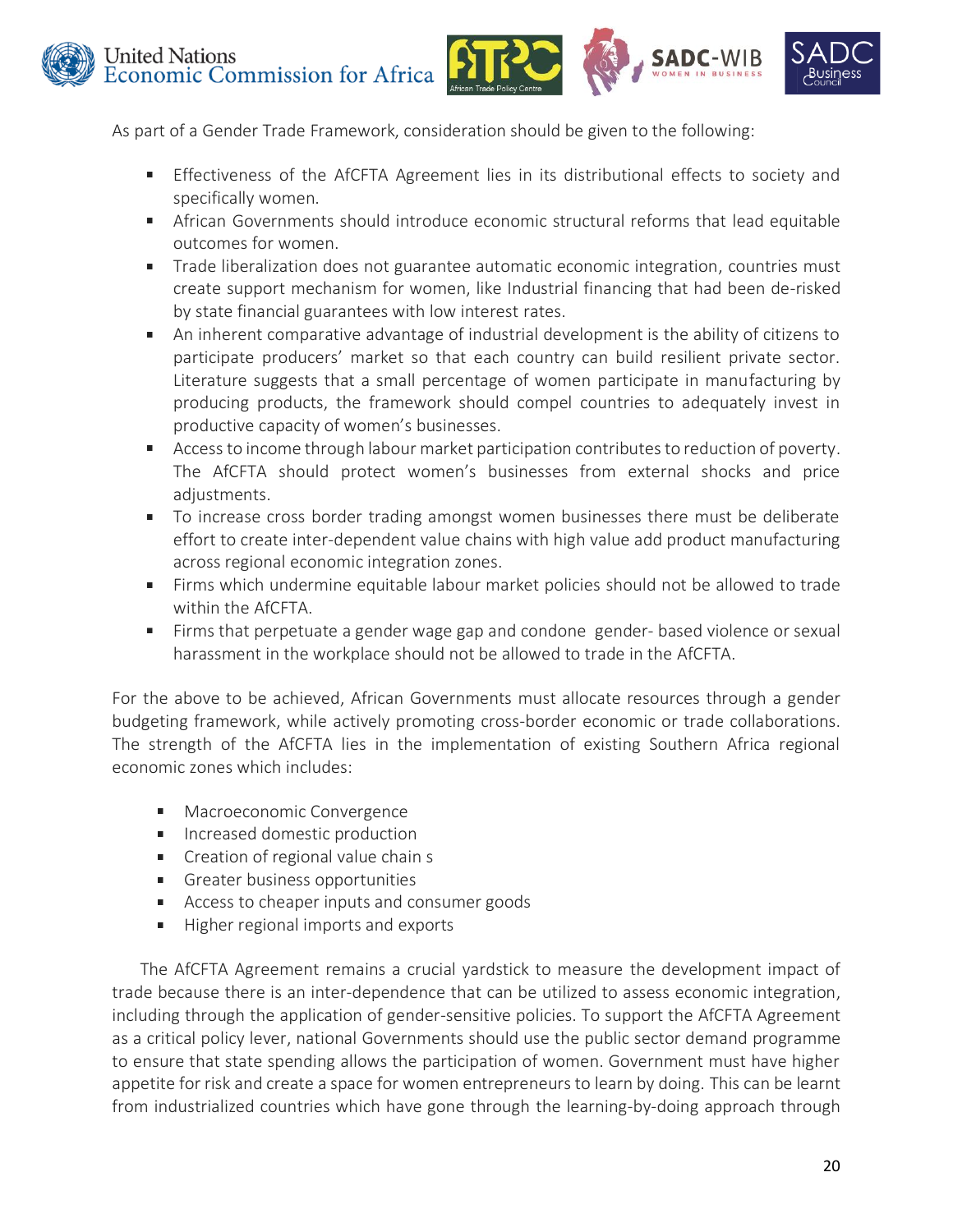







exposure and practice. Developing countries tend to be risk averse with no appetite to support women and to allow their businesses to grow from micro level to small and medium. For example, in South Africa President Ramaphosa recently announced that 40 percent of public procurement would be allocated to women-owned businesses. It must be acknowledged that because women would generally require capital for to undertake cross-border trading, the State must demonstrate commitment to risk by ensuring that women have access not only to finance, but also to business opportunities as well as to active regional value chains. Economic literature shows that most women are actively participating in agricultural sector retail. Therefore, it stands to reason this sector has massive multiplier effects. For instance, primary input for textile industry starts in the agricultural sector through cotton farming so countries in the region could collaborate. This regional economic collaboration could activate a vibrant co-operative economy Echoing the views of Ambassador Mwamba, a cooperative economy should be allowed to thrive to make sure that women do not only have a voice but strengthen the distributional and multiplier effect of the AfCFTA. For these and other initiatives to be realised, Governments must commit to industrial financing to support product development. In other words, the agenda of the AfCFTA must acknowledge that a vibrant industrial economy where women participate freely will not be possible without adequate financial support. What is the importance of COVID-19 caregiving and the link

Q2: Covid 19 caregiving is an important and essential function in the economy. As an economist, it is evident that society has not been able to properly evaluate the caregiving economy. There is a need for investments in health care. Middle-class women, for example, had to give up their domestic health care due to lack of access to income. Therefore, caregiving infrastructure will be important at the national level to make sure that the trade agenda is able to recognise this reality and factor the contribution of women who are able to lead a productive life, while not constrained by caregiving responsibilities. Translating the reproductive issue to the marketplace must be addressed. Amongst others, is the need for companies to declare their employment equity. Consider the number of women in decision making, and women who are employed; in that way, companies can be held accountable. At the heart of building a resilient African economy is the need to ensure that the continent builds a healthy and bigger private sector, with a higher market demand and supported through industrial financing and substantive macro-economic intervention. While there are significant opportunities associated with the AfCFTA, there is a need to be cautiously optimistic. It is clear that most women are not even aware of how the AfCFTA Agreement was developed. This begs the question of whether continent pushed for the AfCFTA Agreement prematurely, without realising the ability and the need to measure its progress at a regional level. With regard to one basic issue of macroeconomic convergence in SADC, it is a fact that some countries are not even able to meet some of their own targets. In the case of the AfCFTA, the risk is that only strong economies, including South Africa will benefit. While South Africa has its own social inequality challenges, this could mean that only organized or oligopolistic companies in South Africa will benefit from the AfCFTA. This issue is something that needs to be carefully watched.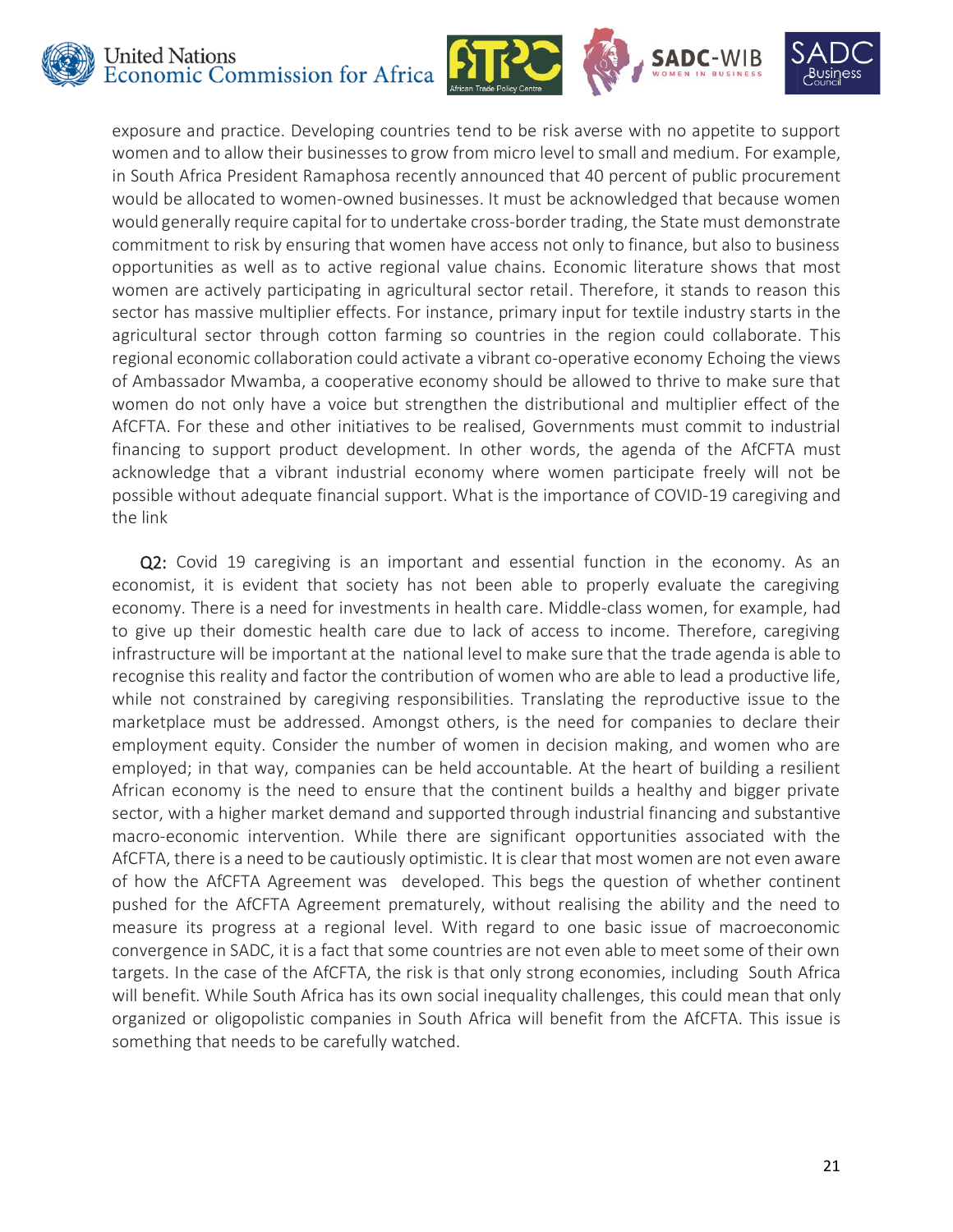





#### Yavi Mudurai, Executive Director, Pan African Business Women's Association

Q 1: What are some of the most significant gender-specific business and trade barriers confronting members of the Pan African Business Women Association; and how would members like to see these barriers being effectively addressed in gender-responsive AfCFTA policy and complementary measures?

Q 2: What would members of the Pan African Business Women Association bring to the attention of policy makers in terms of leveraging these provisions to address their priority needs and concerns?



Q 1: As much as we can reference any and all of the NTBs here, and some gender specific ones like harassment or access to finance as genderspecific business and trade barriers, gender as it relates to the AfCFTA is much more pervasive and all-encompassing. We are aware that gender is mentioned once in a very general way in Article 3(e), but it is not just about the documenting either. It is about various factors before we even get to the AfCFTA. Only 37 percent of women across Africa have bank accounts and only 50-60 percent are literate. Turing to this scenario in relation to

border documentation, etc all require funds and literacy. This means that women can't even enter into this scenario, let alone be an active part of it. They are therefore excluded, not just by the AfCFTA Agreement, but by prevailing circumstance. Women who are literate with bank accounts must contend with cultural, legal, and gender bias when doing business in Africa. SADC may be one of the more formalised regions of the RECs; however, it is still vulnerable to these and other issues.

Capacity development, technical assistance and training provisions in the AfCFTA Agreement must be effectively leveraged to support women-owned businesses take advantage of new export and other opportunities created by the AfCFTA. We are not, however, seeing African countries doing this. As far as I know its only women organisations. We need to create agendas and initiatives that drive grassroot communications, knowledge, and skills building on intra-Africa trade. Peripheral issues need to be tackled; the more we hold hands as organisations like SADC-WIB and do this with one voice, the more we create shifts. No one organisation can do anything on its own, we must all work together to achieve the 'almost' impossible. But it can be done. The AfCFTA Secretary-General and the Secretariat have a strong gender and youth focus and I quote the AfCFTA Secretary-General when I say "the AfCFTA is not mine or ours, it is for Africans to create jobs and employment and grow the economy". We need to ensure that gender conversations happen not only in gender empowerment organisations – they need to happen in the cross-hairs of all sectors. Gender must be on the agenda of every meeting on policy, regulation and legislation, until gender becomes part of mainstream conversations.

As part of gender-responsive AfCFTA policy and complementary measures, consideration should be given to the following:

AfCFTA- specific fund that focuses on gender and youth funding for these gaps to be closed.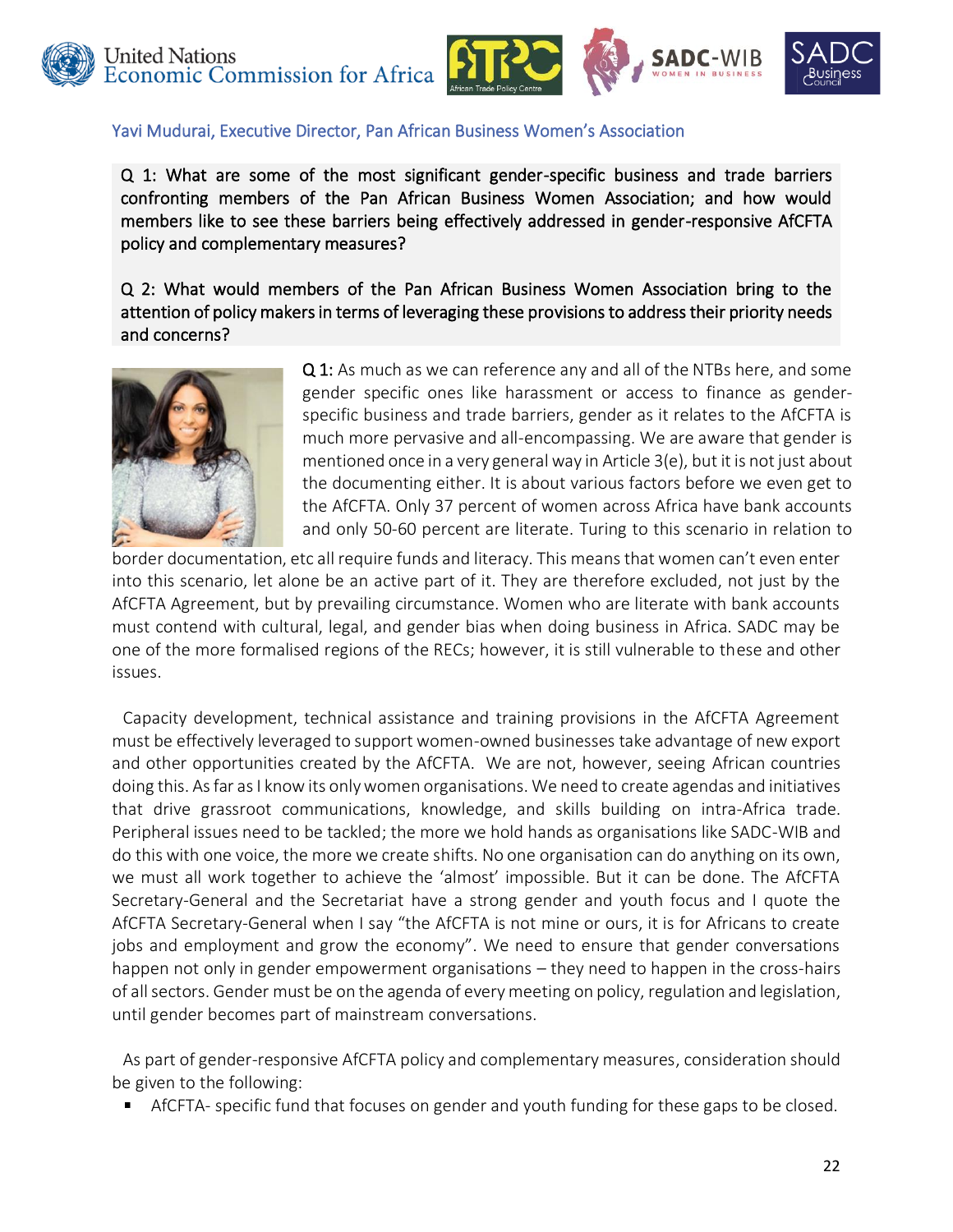



- PPPs to be normalised on almost every project, so that inclusion is tangible.
- Private sector to look at using small women-owned businesses as suppliers for their trade agenda so that women can be included in a network.
- Support for women-owned businesses with respect to access to finance, market share, as well as promoting a better understanding how to do business in Africa.

Q 2: In reflecting on what must be brought to the attention of policy makers, it is important to understand the AfCFTA as a catalyst for change and leveraging the AfCFTA as a tool to achieve the 2020-2030 African Women's Decade of Economic & Financial Inclusion. It is about referencing the AfCFTA to apply gender mainstreaming to policies and regulation regarding access to finance, infrastructure of cross border trade, safety of women when travelling, trading, etc. We will still have to deal with cultural norms and traditions, but if policy, legislation and regulations are in place, everything else will follow in due course. You need only to look at the US to know that it may take a while to reach, but it can. PABWA launched a hashtag on social media on 3 February 2020 that said #AfCFTAisOurs. This means that we will do whatever it takes to ensure that women are trained, their skills developed as well as provided support on a range of issues, relating to increased access to finance, addressing NTBs, lack of gender budgeting and gender mainstreaming, among others. Phumzile Mlambo-Ngcuka challenged us to create opportunities, break down barriers, and open up the doors once locked to women on the continent. That is exactly what we need to do, but we need to use the tools of training, skills development and communications to create awareness and understanding of the AfCFTA, and to provide information on how to confront the challenges I mentioned. My area of specialisation is Digital Transformation, and technology is my passion. The digitalisation of trade is critical so that women can enter this world, not with traditional reading and writing, but rather clarity of speech for Artificial Intelligence (AI), creative abilities for digital marketing, and empathetic people skills for relationship management across borders. My belief has always been that the Fourth Industrial Revolution is both a skills revolution and the revolution for women. It is not an education revolution and a men's revolution, that was the 2nd revolution. Skills trump knowledge and women's empathy trumps ego in the new normal.

# *Session III: Questions and Answers*

#### Ms Prisca Soko, Chairperson SADC Women in Business



Prior to moderating the Q&A session, Ms Soko reflected briefly on the objectives focus areas of SADC Women in Business (SADC-WIB). In this regard, Ms Soko pointed out that SADC-WIB was founded in June 2019 as a unifying voice of women-owned businesses in SADC countries, representing the fastest growing segment of the economy in Africa. SADC-WIB represents the interests of all women entrepreneurs across all industries; with chapters across SADC nations. SADC-WIB has a number of objectives, the most significant of which includes strengthening the wealth creating capacity of members and promoting economic development within the entrepreneurial community.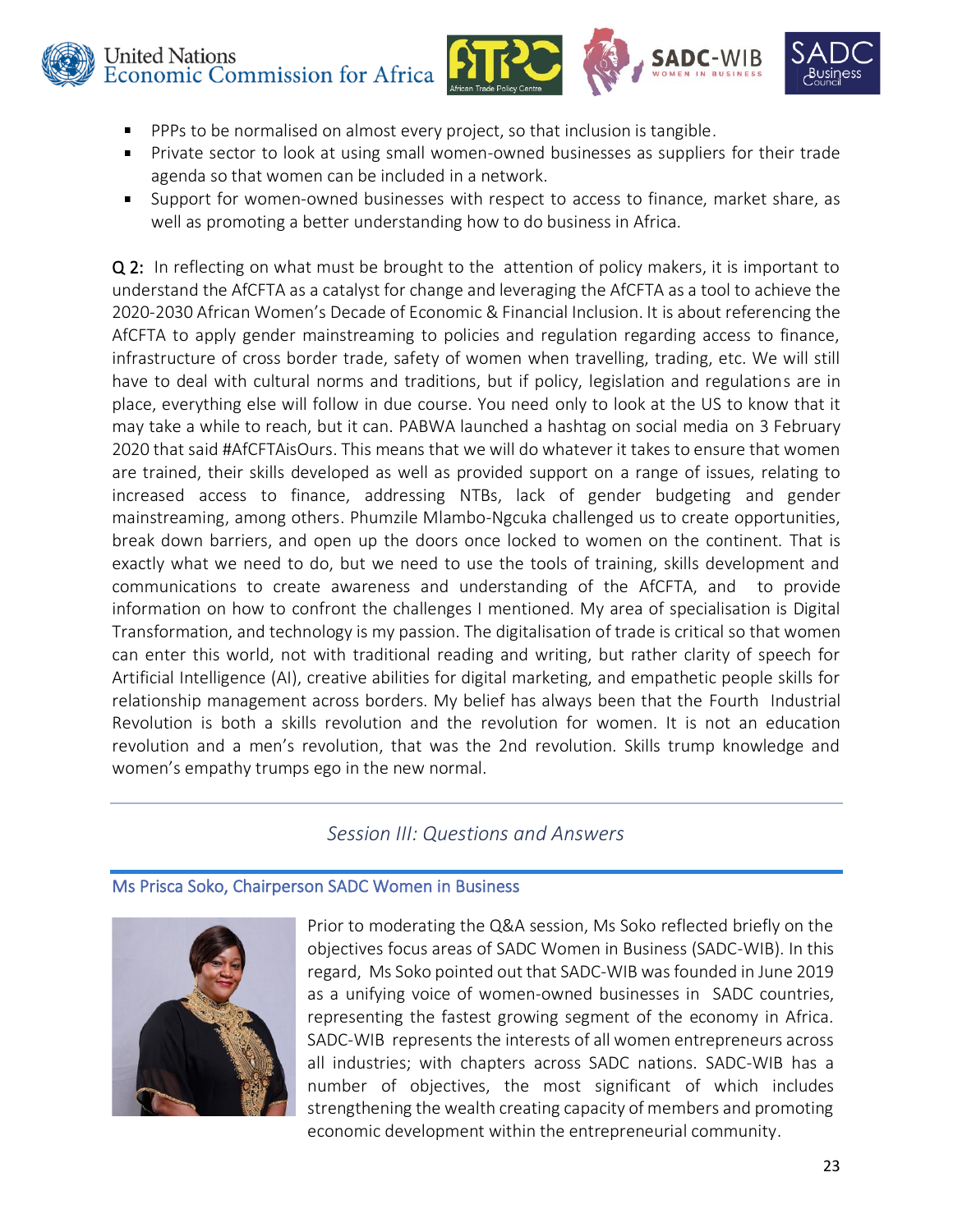





Other key objectives include: creating innovative and effective change in the business culture; building strategic alliances and coalitions; transforming public policy and influencing policy opinion. 2020 highlights of SADC-WIB, include *inter alia*:

- **Offices in 10 of 16 Nations in the SADC region, with Chapter Heads in each country to guide** any company that wishes to do business in SADC.
- Google Partnership that is providing a business tool "Google My Business" and digital training to assist women in setting up their businesses online.
- Acquisition of a Financial Business Trading Platform "eCOBbA Africa" to enable women to market their businesses and trade with each other regardless of the country they come from. "Business without Borders".
- eCOBbA Africa financial trading platform to allow women to access funds, e'wallets, loans via the Digital Banking Platform. A partnership with an international bank is being currently negotiated.
- Macrocomm Partnership provides SMMEs funding for businesses based in South Africa.
- Mentee platform "TWAA" which allows members to network with each other and to obtain guidance on how to grow their business.
- 1st DRAFT Public Prospectus for SADC WIB Investment Ltd is available and from 1 December women will be allowed to buy shares in the Public Company.
- Current Investment Project pipeline is covering Health, Infrastructure, Mining AND ICT TOTAL VALUE US\$62 million.

SADC-WIB Investment Focus areas include

- **Infrastructure**
- $H$  Health
- **Energy and renewable energy**
- **Mining and beneficiation**
- **Transport and logistics**
- **Agriculture**
- **Information and Communications Technology**
- **Manufacturing and processing**

## Advancing women's financial and economic empowerment goals in inclusive AfCFTA implementation: from rhetoric to action

Ms Soko reflected on questions posed by participants over the course of the webinar. While there was much anticipation of the tremendous potential inherent in the AfCFTA, there were also concerns that most women entrepreneurs would not likely benefit from AfCFTA gains. Challenges of access to finance, market information, digital technology, as well as traditional gender roles and socio-cultural barriers meant that women entrepreneurs would not be able to scale up operations to take advantage of continental export opportunities. Discussions centered on what was required to bring businesses to productivity levels, to improve competitiveness and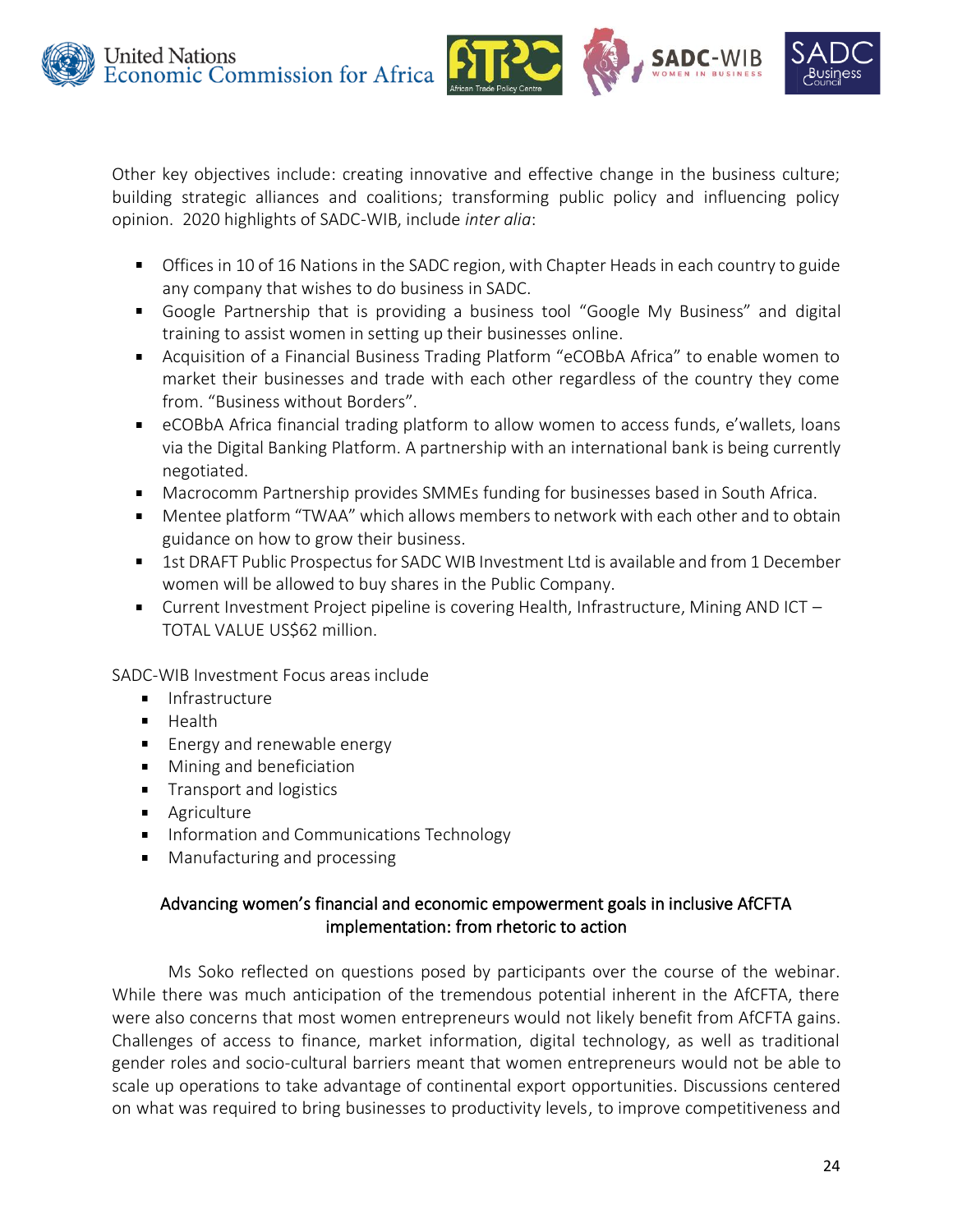



to grow beyond borders in order to grasp new export, business and other economic opportunities created by an integrated continental market. The recurrent refrain was the need to move beyond the rhetoric on policy, towards the identification of gender-responsive AfCFTA policy and complementary measures that advance women's financial and economic empowerment goals in inclusive AfCFTA implementation. It is only practical and concrete solutions that will deliver on the transformative promise of the AfCFTA and drive lasting change for African women in the 2020– 2030 Decade of African Women's Financial and Economic Inclusion.

The section below offers an overview of some of the practical recommendations that emerged during the course of the webinar.

#### Close the gender gap in access to finance

- Prioritise access to finance start-ups to scale up operations to take advantage of opportunities in new export markets.
- Offer collateral-free loans and financial management to help micro-finance institutions and women micro-entrepreneurs to manage and grow their businesses.

#### Build the export and trading capacity of women-led business in the AfCFTA

- Leverage capacity building, technical assistance and training provisions in the AfCFTA Agreement to build the capacity and expertise of women entrepreneurs, including microentrepreneurs to export and participate in new AfCFTA trading and economic opportunities.
- Facilitate dialogue, share good practices, regional approaches and experiences on removing trade-related barriers and increasing the participation of women in trade, particularly in the context of the AfCFTA.
- Capacity strengthening in strategic areas of entrepreneurship development.  $\blacksquare$

#### Empower women in the export sector

- Create market access opportunities: empower women entrepreneurs to take advantage of AfCFTA export opportunities through increased knowledge of regional export market access.
- **Promote the emergence of women exporters in traditional and non-traditional sectors.**
- Foster linkages and partnerships with new buyers and provide support for trade portals, sector studies and market entry strategies, to identify promising continental markets for women-business owners to export in the AfCFTA.
- **Prioritise financial support for women in export businesses, to foster access to African** markets.
- Support women at grassroots level to enhance the quality of their products for an integrated continental market.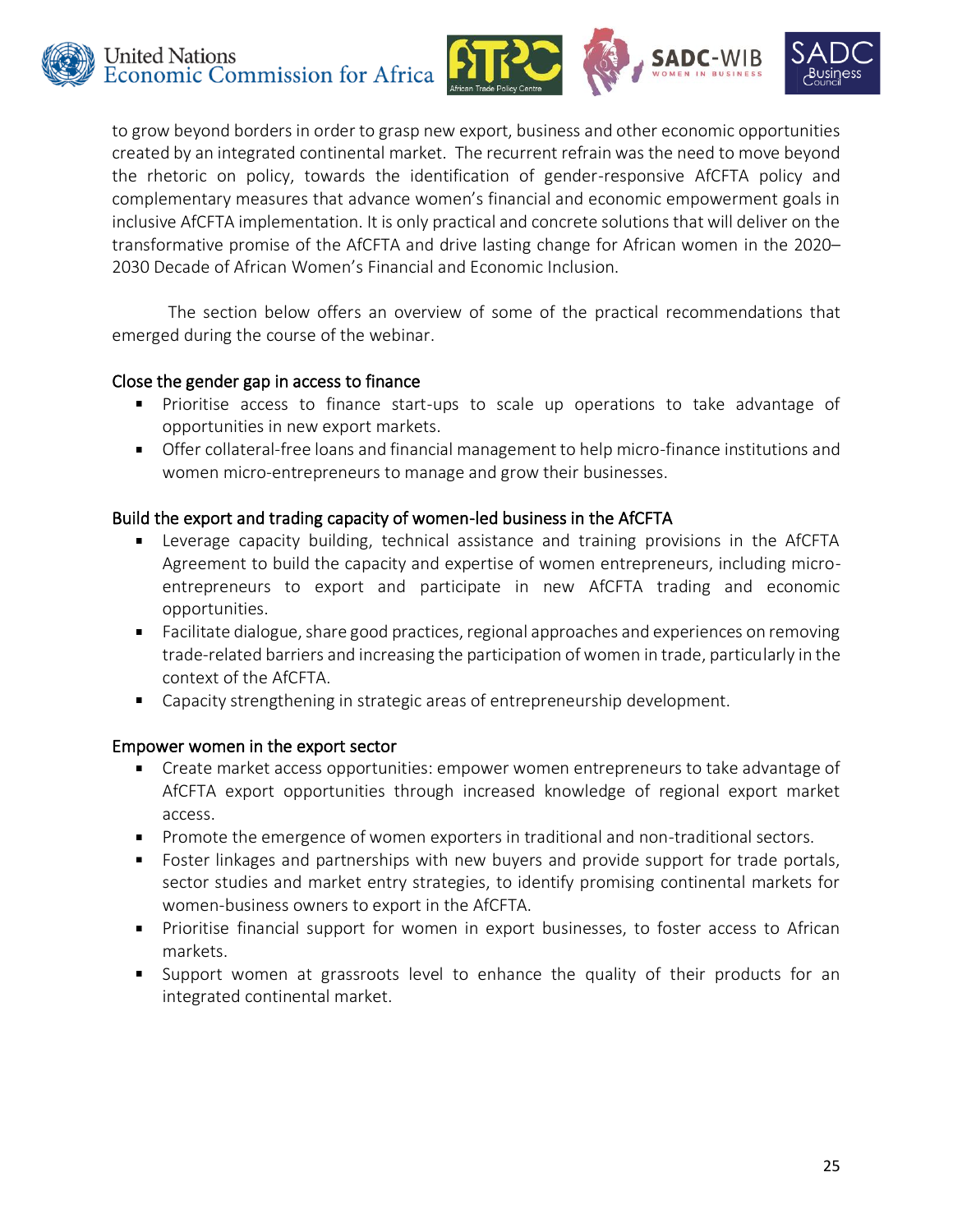

#### Empower women in regional value chains, corporate supply chains and public procurement

- $\blacksquare$ Increase opportunities for women grassroot producers in value addition manufacturing and equipment.
- Explore regional value chain opportunities for women in transport and other maledominated industries.
- Explore private sector partnerships to assist women-owned SMEs reach regional markets by being part of corporate supply chains.
- African Governments to design gender-responsive public procurement policies that advantage women-owned businesses in the AfCFTA.

#### Empower women's participation in e-commerce and digital trade solutions

- Support women's participation in e-commerce which boosts intra-African trade through bridging the gender digital divide and putting in place the required ICT infrastructure.
- Recognising that poor digital literacy and a lack of digital skills is one of the main drivers of the gender digital divide, and a particular constraint to women's participation in ecommerce, incorporate digital literacy and digital skills for women in national digital and ecommerce strategies.
- I dentify capacity development, digital literacy and training needs for women to participate more effectively in digital trade and digital platforms.
- Remove barriers, including access to data and devices to enable all women including smallscale cross-border traders - to leverage digital trade solutions in the context of the AfCFTA.

#### AfCFTA sensitization and inclusion of women's voices in AfCFTA national implementation efforts

- $\blacksquare$ Ensure that women in their various economic roles, in urban and rural areas, as well as youth and people with disabilities benefit from information on AfCFTA opportunities.
- Share information on how women can access and contribute to AfCFTA national policy processes. Further consideration to be given to the establishment of national Sub-Committees to drive an AfCFTA agenda for women.
- $\mathbf{u}$  . Deliberate efforts should be made to include women-led organisations, women's cooperatives and cross-border trader associations in National AfCFTA Committees.

# *In closing*

#### Ms Shiphra Chisha, President SADC Women in Business



From local spazas and tiny tin-roofed shops to uncountable kiosks and donkey-drawn carts littering small communities and big cities across Africa, women in the continent have demonstrated incredible resilience as they strive to feed their families and contribute meaningfully to the GDP of various nations. While many of these transactions are not scientifically measurable or recorded in formal ledgers, there is no doubting the fact that these resourceful women are some of the most critical backbones sustaining the continent.